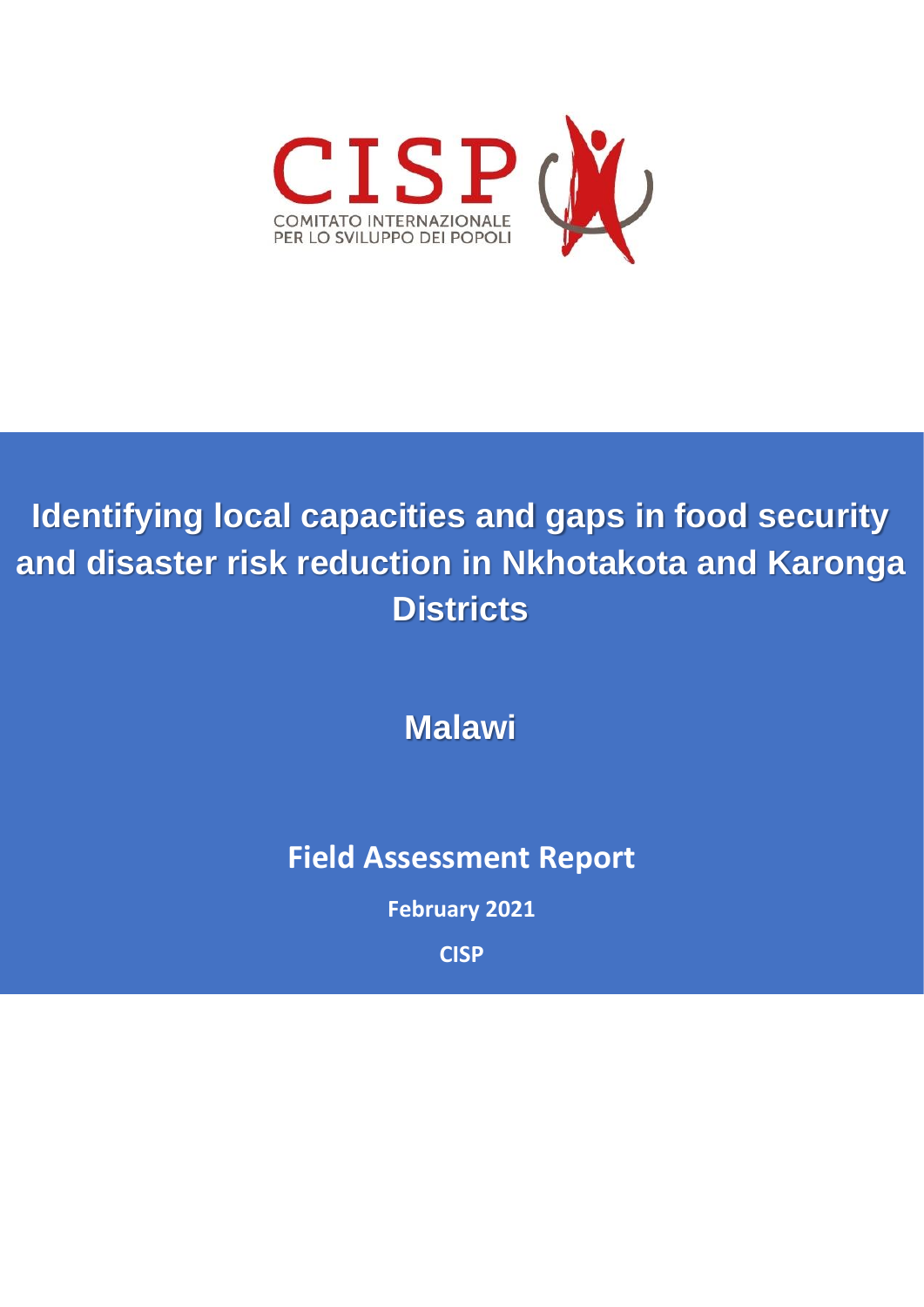

# Table of contents

|     | 1.                                                                           |  |
|-----|------------------------------------------------------------------------------|--|
|     | 2.                                                                           |  |
|     | 3.                                                                           |  |
|     |                                                                              |  |
|     | 4.                                                                           |  |
| 4.1 |                                                                              |  |
| 4.2 |                                                                              |  |
| 4.3 | Knowledge and capacity gaps in management of income generating activities 14 |  |
| 4.4 |                                                                              |  |
| 4.5 |                                                                              |  |
| 4.6 |                                                                              |  |
| 4.7 |                                                                              |  |
| 4.8 |                                                                              |  |
| 4.9 |                                                                              |  |
|     |                                                                              |  |
| 5.1 |                                                                              |  |
| 5.2 |                                                                              |  |
| 5.3 | Knowledge and capacity gaps in management of income generating activities 23 |  |
| 5.4 |                                                                              |  |
| 5.5 |                                                                              |  |
| 5.6 |                                                                              |  |
| 5.7 |                                                                              |  |
| 5.8 |                                                                              |  |
| 5.9 |                                                                              |  |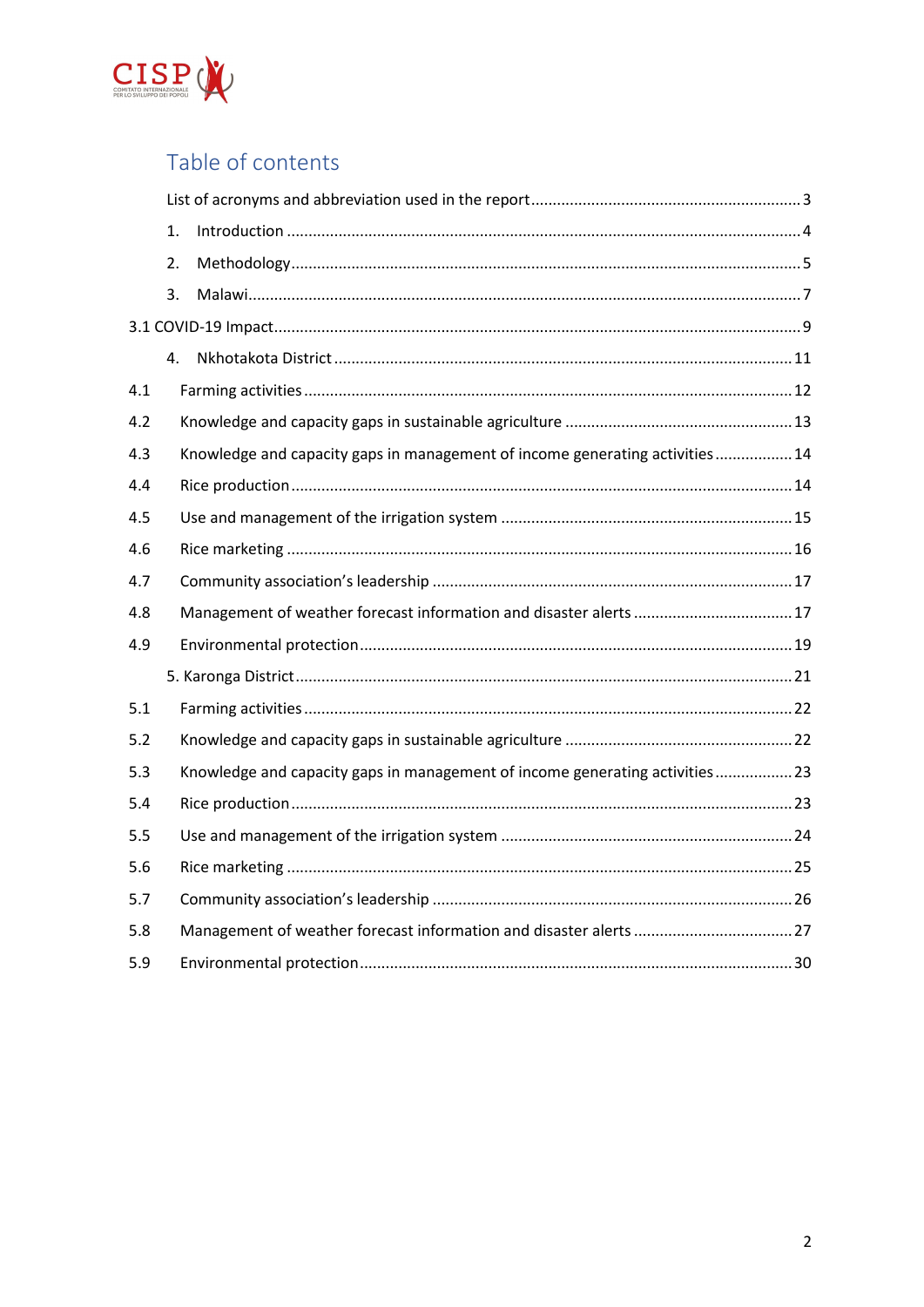

# <span id="page-2-0"></span>List of acronyms and abbreviation used in the report

| <b>ACPC</b>     | African Climate Policy Centre                                    |  |
|-----------------|------------------------------------------------------------------|--|
| <b>ASWAP</b>    | Agriculture Sector Wilde Approach                                |  |
| <b>CISP</b>     | Comitato Internazionale per lo Sviluppo dei Popoli               |  |
| <b>DADO</b>     | District Agriculture Development Officer                         |  |
| <b>DCCMS</b>    | Department of Climate Change and Meteorological Services         |  |
| <b>DCPC</b>     | <b>District Civil Protection Committee</b>                       |  |
| <b>DoDMA</b>    | Department of Disaster Management Affairs                        |  |
| <b>DRR</b>      | <b>Disaster Risk Reduction</b>                                   |  |
| <b>DWR</b>      | Department of Water Resources                                    |  |
| EA              | <b>Enumeration Areas</b>                                         |  |
| <b>ELARD</b>    | Earth Link& Advanced Resources Development                       |  |
| <b>EPA</b>      | <b>Extension Planning Area</b>                                   |  |
| <b>FAO</b>      | Food and Agriculture Organization                                |  |
| <b>FBS</b>      | <b>Farmer Business School</b>                                    |  |
| <b>FEWS NET</b> | Famine Early Warning Systems Network                             |  |
| FGD             | <b>Focus Group Discussion</b>                                    |  |
| GAM             | <b>Global Acute Malnutrition</b>                                 |  |
| GDP             | <b>Gross Domestic Product</b>                                    |  |
| GoM             | <b>Government of Malawi</b>                                      |  |
| <b>GBI</b>      | Green Belt Initiative                                            |  |
| HDI             | Human Development Index                                          |  |
| <b>ICRISAT</b>  | International Crops Research Institute for the Semi-Arid Tropics |  |
| <b>MASDAP</b>   | Malawi Spatial Data Portal                                       |  |
| <b>MGDS</b>     | Malawi Growth and Development Strategy                           |  |
| <b>MPRSP</b>    | Malawi Poverty Reduction Strategy Paper                          |  |
| <b>MVAC</b>     | Malawi Vulnerability Assessment Committee                        |  |
| <b>NASFAM</b>   | National Smallholder Farmers' Association of Malawi              |  |
| <b>OVOP</b>     | One Village One Product                                          |  |
| <b>PICSA</b>    | Participatory Integrated Climate Services for Agriculture        |  |
| <b>SCTP</b>     | Malawi Social Cash Transfer Program                              |  |
| <b>SDGs</b>     | Sustainable Development Goals                                    |  |
| <b>SFFRFM</b>   | Smallholder Farmers Fertilizer Revolving Fund of Malawi          |  |
| SRI             | System of Rice Intensification                                   |  |
| <b>TA</b>       | <b>Traditional Authorities</b>                                   |  |
| <b>UNDP</b>     | United Nations Development Programme                             |  |
| <b>VAC</b>      | <b>Vulnerability Assessment Committees</b>                       |  |
| <b>VCPC</b>     | <b>Village Civil Protection Committee</b>                        |  |
| <b>VDC</b>      | Village Development Committee                                    |  |
| <b>VFMCs</b>    | <b>Village Forests Management Committees</b>                     |  |
| <b>VNR</b>      | <b>Voluntary National Review</b>                                 |  |
| <b>VSLA</b>     | Village Savings and Loans Association                            |  |
| <b>WUA</b>      | <b>Water User Association</b>                                    |  |
|                 |                                                                  |  |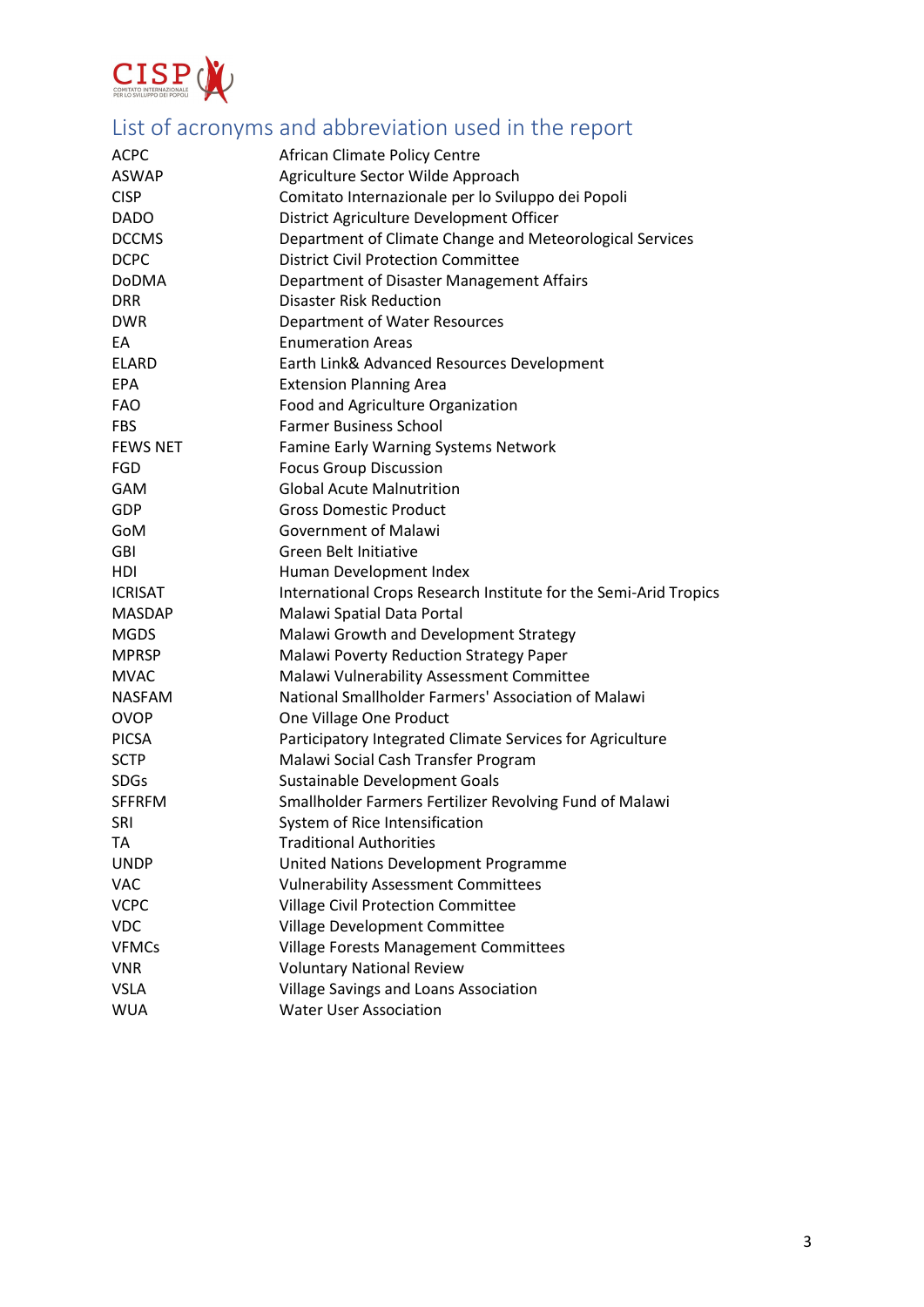

# <span id="page-3-0"></span>1. Introduction

CISP works in Malawi since 2000, and in particular in Karonga district since 2012 and in Nkhotakota district since 2016. In these two districts, CISP has been implementing agriculture projects with a specific focus on the development of the rice value chain. During the past 9 and 5 years in Karonga and Nkhotakota districts, respectively, CISP has been conducting several consultations and baseline studies with the target community groups, authorities and key stakeholders to identify local capacities, gaps and challenges. This assessment was conducted to deepen the knowledge and understanding of the problems and desires of the communities and government authorities in the two districts. A sample group of different community groups and key stakeholders was interviewed to identify: a) the problems that the target communities have been facing in the recent years in practicing agriculture and how these are related to the changing climate conditions and the lack of informed decisions; b) the current technical knowledge and capacities, the beliefs and practices related to agriculture, agribusiness management and disaster risk reduction of the communities in the target districts; c) the capacity gaps and challenges the target groups feel they are facing to improve their agricultural choices and productivity and enhance profits from their agribusiness activities. This assessment was conducted by CISP staff in Malawi and finalized by the research team at CISP HQs. The outcomes of the assessment are meant to inform the development of a new project proposal led by a consortium of partners CISP (main applicant), Save the Children Italy and CBM Italy, and other technical and implementing partners Scuola Superiore Sant'Anna, TriM, DZUKA and The Rice Development Trust.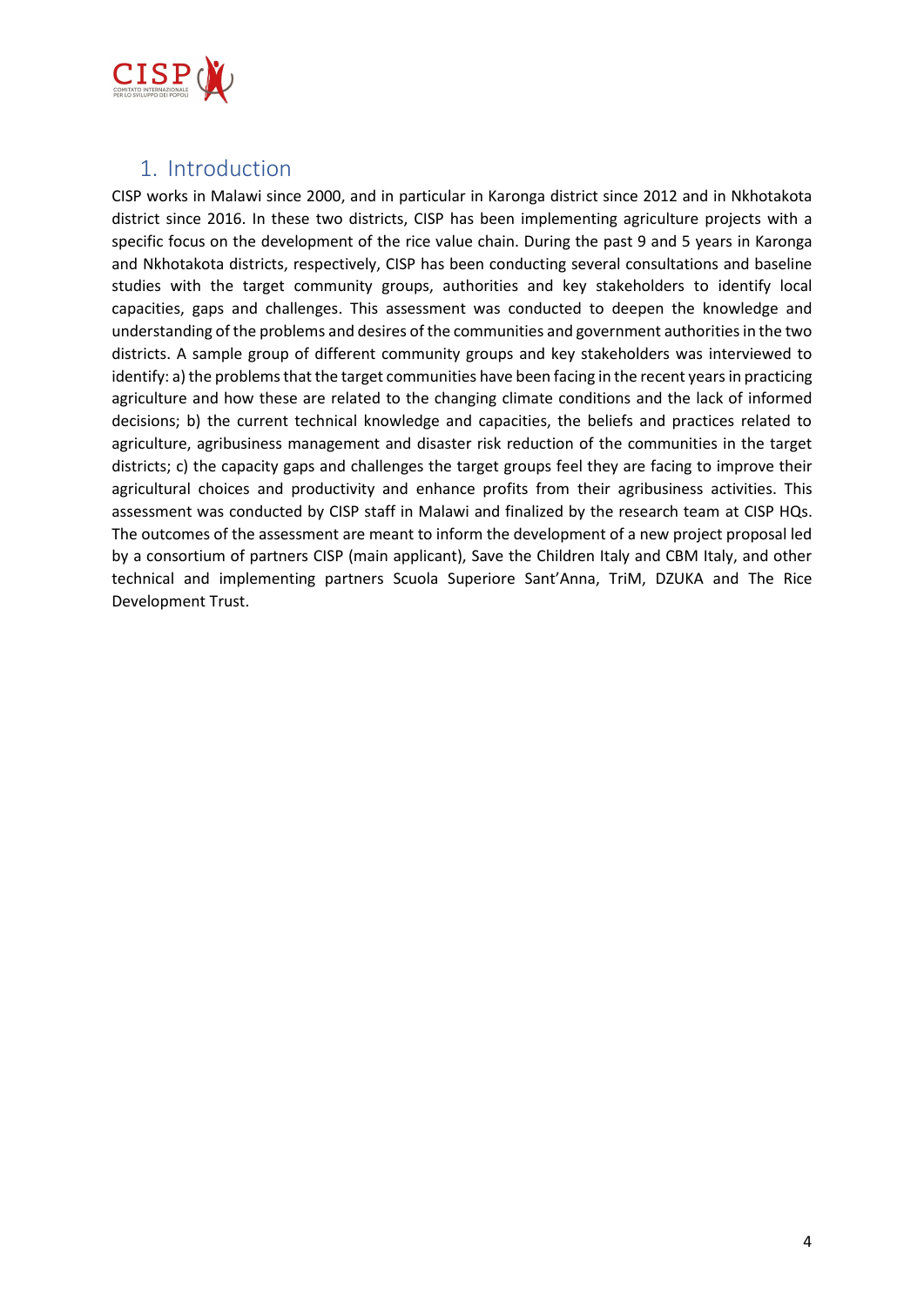

# 2. Methodology

<span id="page-4-0"></span>The Field Assessment was carried out from the  $16<sup>th</sup>$  to  $19<sup>th</sup>$  of February 2021, in the communities of Wowve and Lufyila in Karonga District, and in the communities of Chilingali and Mtalanje in Nkhotakota District, giving priority to the irrigation schemes area. In order to ensure a detailed identification of capacities and needs in the target locations, the assessment was conducted in 3 localities which have benefited from previous or ongoing CISP interventions -Chilingali, Lufyila and Wowve- and 1 locality that has not benefited from previous actions by CISP or other partners – Sasani. CISP organized 6 tools for data collection (one for each group interviewed) by aggregating suggestions, questions and requests from all the partners of the action under development, in order to achieve a coordinated and joint assessment. Focus Group Discussions were conducted in the selected locations by 5 members of CISP staff and an external officer, chosen to ensure greater impartiality in data collection and subsequent analysis. Staff were trained before the visits in the field. The training was conducted in CISP office in Nkhotakota, and staff from the Karonga office participated online.

The Assessment therefore involved:

- Target communities, with the implementation of 4 FDGs, one for each locality, involving a total of 38 members of the target communities (61% women). Topics of discussion included: a.) Weather forecasts and disaster alert systems, aiming at understanding whether community members obtain and how they use information and guidance on weather conditions, weather forecasts, disaster alert systems; b.) Knowledge, skills, level of use, issues and gaps regarding Climate Smart Agriculture techniques; c.) Knowledge and issues in income activities and gaps in business management; d.) Perception of climate change and actions taken by communities in protection of the environment.
- Rice producers' cooperatives (Rice cooperatives Chlingali, Nkaika, Wowve, Lufyila), with the implementation of 4 FGDs, one for each locality, involving a total of 33 participants (24% women). Topics of discussion included: a.) Gaps in leadership and management of cooperatives, with the objective of identifying the current and potential role of women within management and decision-making bodies; b.) Knowledge and issues in marketing and sales of rice by cooperatives; c.) Perception of climate change and coordinated actions taken in protection of the environment.
- Water Users Association (WUA Chilingali, Lifuliza,Wowve, Lufyila), with the implementation of 4 FDGs, one for each locality, involving a total of 34 participants (18% women). Topics of discussion included: a.) Gaps in WUA leadership and management, with the objective of identifying the current and potential role of women within management and decision-making bodies; b.) Procedures for irrigation schemes; c.) Challenges and issues in managing irrigation systems; d.) Knowledge, skills and gaps in rice farming techniques; e.) Perception of climate change and actions taken by WUAs in protection of the environment.
- Department of Disaster Management Affairs (DoDMA), in both Nkhotakota and Karonga districts. District level officials were interviewed, in order to examine and assess: a.) Role, activities and main responsibilities of DoDMA at the district level; b.) Problems and potentials of the platforms and databases used; c.) Problems and gaps in the mechanism of meteorological and climate data collection and of dissemination of information channels to target communities; d.) Knowledge and skills of district staff; e.) Specific roles, functioning, issues and needs of Disaster Risk Reduction committees at the local level (Vulnerability Assessment Committees - VAC, District Civil Protection Committee - DCPC, African Climate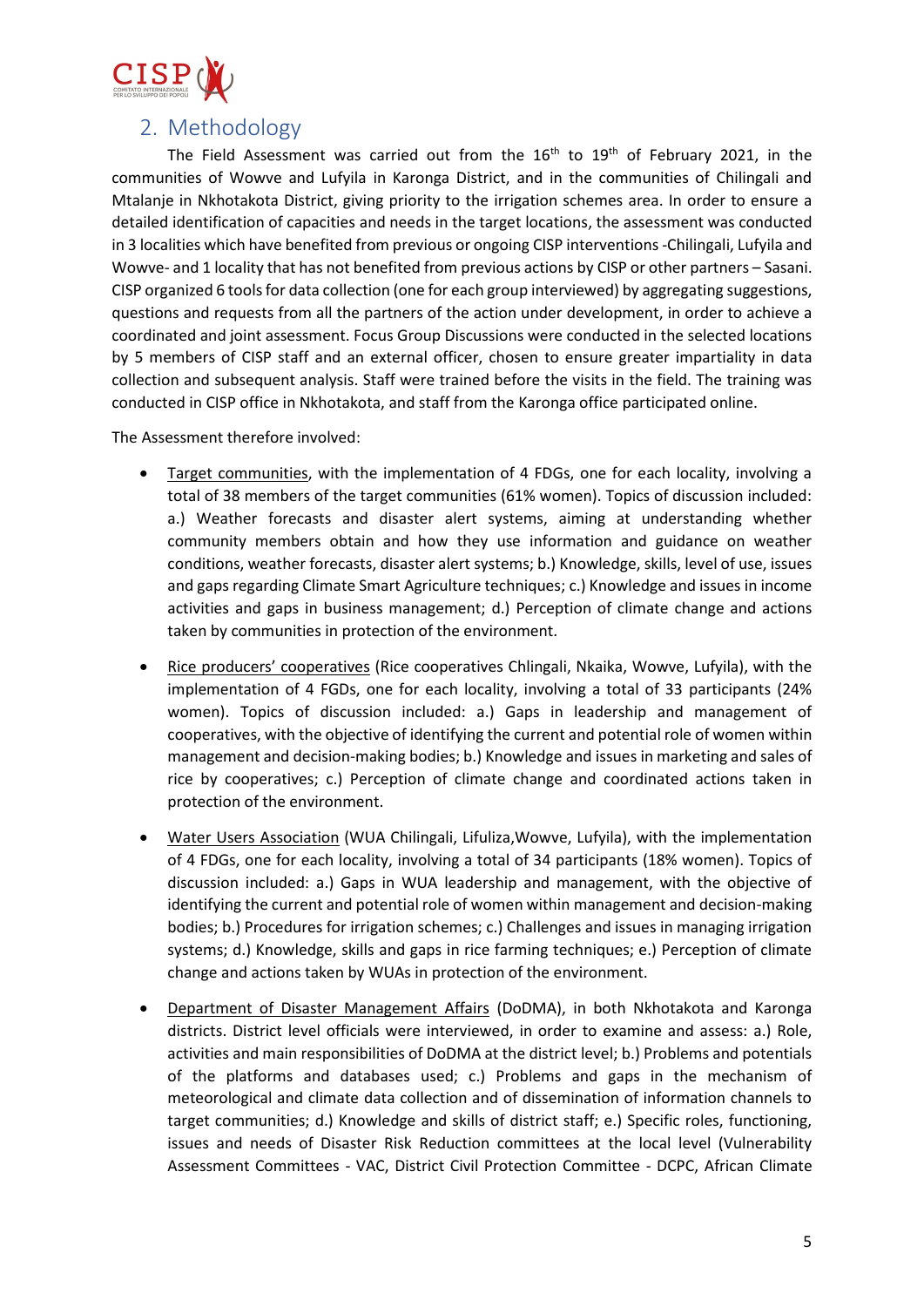

Policy Centre - ACPC, Village Development Committee - VDC, Village Civil Protection Committee - VCPC).

- Ministry of Agriculture at district level. Meetings were held with officials of the Extension Department and Crops Department of the Agriculture Development Office of the districts of Nkhotakota and Karonga, aiming at assessing: a.) The level of implementation, positive aspects and issued of the government's M-CLIMES program funded by UNDP; b.) The functioning and problems of the District Climate Information Center; c.) The perception of government officials regarding the effective use by communities of the weather and climate data collected; d.) Potential and issues of the PICSA (Participatory Integrated Climate Services for Agriculture) approach adopted by the Government of Malawi and implemented through NASFAM (National Smallholder Farmers' Association) in the target areas.
- The Lifuwu Agricultural Research Station, in the Salima district, which is a national rice research center that develops and produces local seed varieties with which CISP has actively collaborated. The meeting aimed to gather detailed information on the current activities of the center and on the two types of Seed Bank (Rice Breeding Section Seed Bank and Farm Seed Bank) as well as on the possibilities of improving the marketing strategy for the seed varieties produced.

Further consultations with authorities at national and local levels, stakeholders and partners took place during the preparation of this proposal between January and February 2021. In particular:

- Department of Climate Change and Meteorological Services (DCCMS) and Department of Water Resources (DWR). The meeting was held online and was attended by the Project Coordination Unit of the M-CLIMES project (funded by UNPD). It was a useful chance of confrontation to highlight potentials and gaps of the current DRR projects in the target areas, to strengthen interdependence and to avoid overlaps and duplication of actions. The competent authorities showed interest in this project proposal, specifically indicating the areas and subjects that most need support and complementary actions.
- Meetings were held with other private actors in the rice value chain, in particular the farmers involved in rice seed multiplication and those who participated between 2018 and 2020 in the CISP program for certified seed multiplication. In this case, the Assessment aimed to highlight the main issues, potentials and possibilities for replication of the certified seed multiplication experience.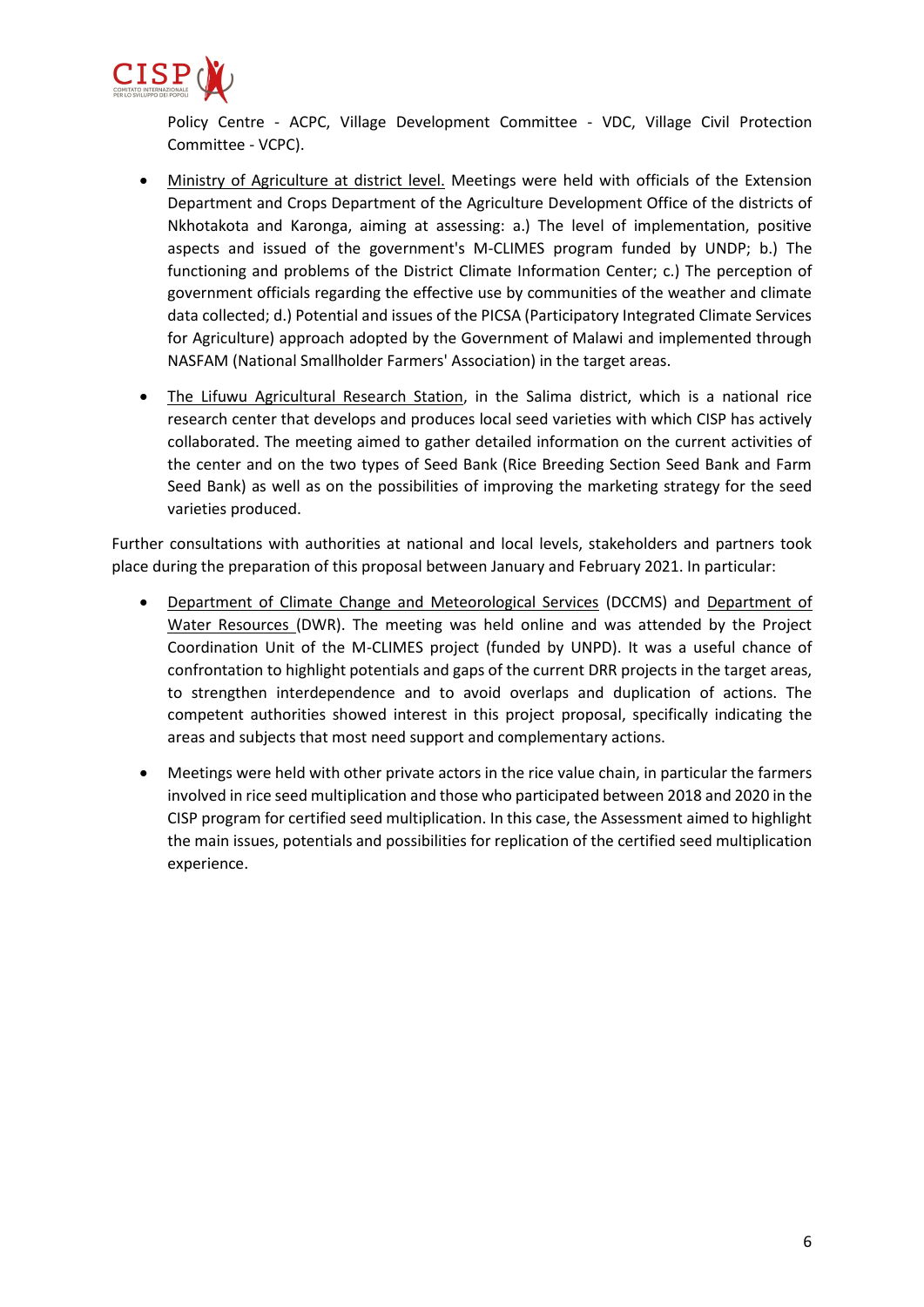

### <span id="page-6-0"></span>3. Malawi

Malawi is a landlocked country in south-eastern Africa. From the administrative point of view, the geographical hierarchy of Malawi is divided into four regions (Northern, Central, Eastern and Southern Region), which are in turn made up of districts, administratively organized as Traditional Authorities (TA and Sub-TA) in rural areas, and as Enumeration Areas in urban areas (EA). Covering 118,484 km<sup>2</sup>, it is inhabited by a population of 18.6 million inhabitants (2019), set to double by 2038 (United Nations Department of Economic and Social Affairs 2019<sup>i</sup>), according to estimates reported by the World Bank. Among the absolute poorest countries in the world, with a per capita purchasing power of \$1,100 per year (2019) and a life expectancy of 64 years, Malawi is a mainly agricultural country: 83% of the population is engaged in agriculture (WB 2019<sup>ii</sup>). Despite having a considerably growing GDP (4.369% in 2019, WB), in 2020 Malawi had a Human Development Index (HDI) of 0.483 making the country rank 174 compared to 189 countries surveyed and confirming Malawi in the category of low human development countries (despite a slight but steady increase in this value so as to reach 45% increase) (UNDP 2020<sup>iii</sup>). Malawian economy is mainly based on the agricultural sector which contributes one third to the Country's GDP. The main products for domestic consumption are potatoes, cassava, maize, rice and sorghum, while tobacco, tea and sugar contribute to exports. For this reason, Malawi's economy is vulnerable both to price shocks on the markets and to the variability of climatic conditions (drought, floods) influenced by climate change.



The intent of the Malawian government commitment in the adoption of development strategies with respect to the Poverty Reduction Strategy Paper (MPRSP) and the subsequent Malawi Growth and Development Strategy (MGDS) I and II followed by the Malawi Growth and Development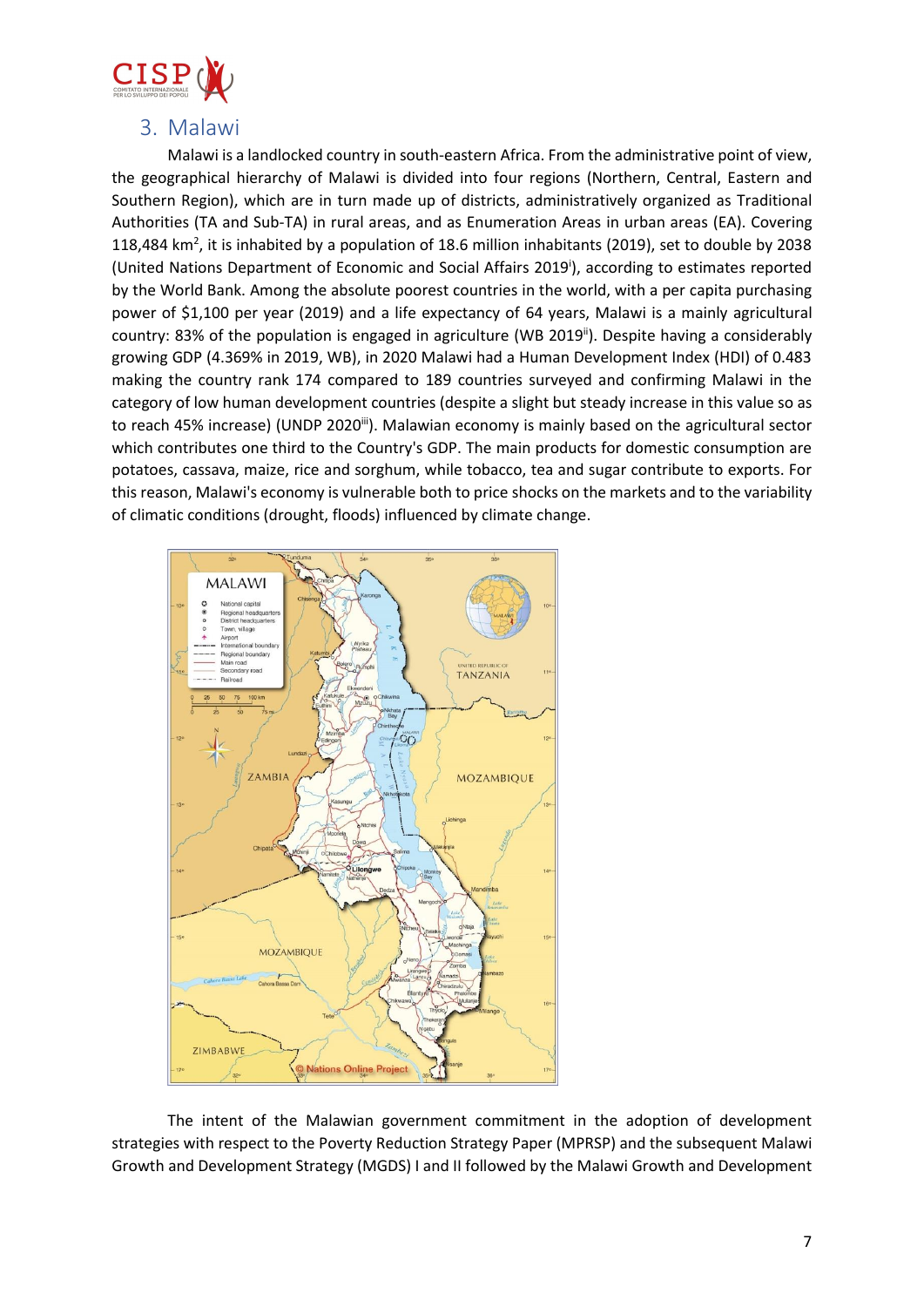

Strategy III (MGDS III) covering the period 2017-2022, was to improve productivity, to transform the Country into a competitive nation and to develop resilience to shocks and risks in line with the Africa Union Agenda 2063. In the recent Voluntary National Review (VNR) Report for Sustainable Development Goals (SDGs) (GoM, 2020<sup>iv</sup>), relating to the last 5 years of commitment to achieving the SDGs, it is highlighted how, despite the efforts made, progress on SDG 2 Zero Hunger is still moderate, although significant progress has been made in reducing and reversing trends on the indicators of child malnutrition (Stunting, Underweight, and Wasting). According to FEWS NET's MALAWI Food Security Outlook October 2020 to May 2021, even in the absence of recent nutrition surveys, the prevalence of acute malnutrition among children under five is likely to remain low (FEWS Net, 2020<sup>v</sup>). According to the most recent SMART nutrition survey conducted in November-December 2020, the prevalence of Global Acute Malnutrition (GAM) nationwide was 1.9%, higher than the 0.5% (the lowest figure recorded in recent years) and 1.3% obtained in the 2019 and 2018 rounds respectively. Cases, however, remain largely low as prevalence of Severe Acute Malnutrition (SAM) was 0.1%, as was in the last lean season assessment, (which would fall within "acceptable" levels-IPC Phase 1- (GAM<5%) according to the IPC Integrated Food Security Phase Classification<sup>vi</sup>). Provision of humanitarian aid during the 2019/2020 consumption season and above-average 2020 harvests, as well as sustained access to food and income should help sustain similarly low levels of acute malnutrition. After above-average 2020 harvests, most rural households across Malawi were still consuming food from their own production in fall 2020, seeing widespread minimal (CPI Phase 1) crisis levels. However, in areas that experienced below-average production, some poor households were running out of self-produced food, becoming dependent on market purchases. In these areas, access to income is likely insufficient to meet all essential non-food needs, given increased competition for available income opportunities, with stressed food security outcomes (IPC Phase 2) in the most affected southern areas. Even with respect to SGD 1 including its targets, Eradicating Poverty and all its forms, Malawi appears to be behind long-term progress. The percentage of the population below the international poverty line of \$1.90 per day is estimated at 71.4% in 2016. More recent data indicates that more than half of the population (51.5%) lives below the national poverty line (NSO, IHS4 2017) (FEWS Net, 2020). However, the extreme poverty rate has fallen rapidly from 24.5% in 2010 to 16% in 2017. Malawi has developed and is currently implementing the National Social Support Program II (2018-2023) through the Malawi Social Cash Transfer Program (SCTP) (Malawi's unconditional social cash transfer program), which targets the poorest 10% of households that are ultra-poor and at the same time work bound. The support from key actors and organizations to lead economic sectors, such as agriculture and natural resource management is a priority. Resource management regarding the urgent need to act in response to climate change (SDG 13: Take urgent action to combat climate change and its impacts) and in protection of forests and biodiversity (SGD 15: Protect, restore and promote sustainable use of terrestrial ecosystems, sustainably manage forests, combat desertification, and halt and reverse land degradation and halt biodiversity loss), see Malawi engaged in the management of Disaster Risk Reduction's strategies. In areas of adaptation or mitigation to climate change is indeed necessary to intervene in terms of capacity building, focusing on risk assessment, prioritization of projects and monitoring and evaluation, which reduce the critical issues faced at the local government level.

The Central and Southern Districts have particularly suffered the consequences of repeated floods followed by periods of prolonged drought, which have led to a contraction of the already low agricultural production. Climate change is attributable to the phenomenon known as *El Niño*. One of the consequences of the prolonged drought is the lowering of water levels, which has led to a drastic reduction in access to water, essential for land irrigation and food production (FEWS Net, 2017.<sup>vii</sup>) The main food, maize, has witnessed a decline in production of 30% per year. About 2.8 million people, 17% of the population, were unable to meet their food needs in 2015-2016 (WB, 2016<sup>viii</sup>). The results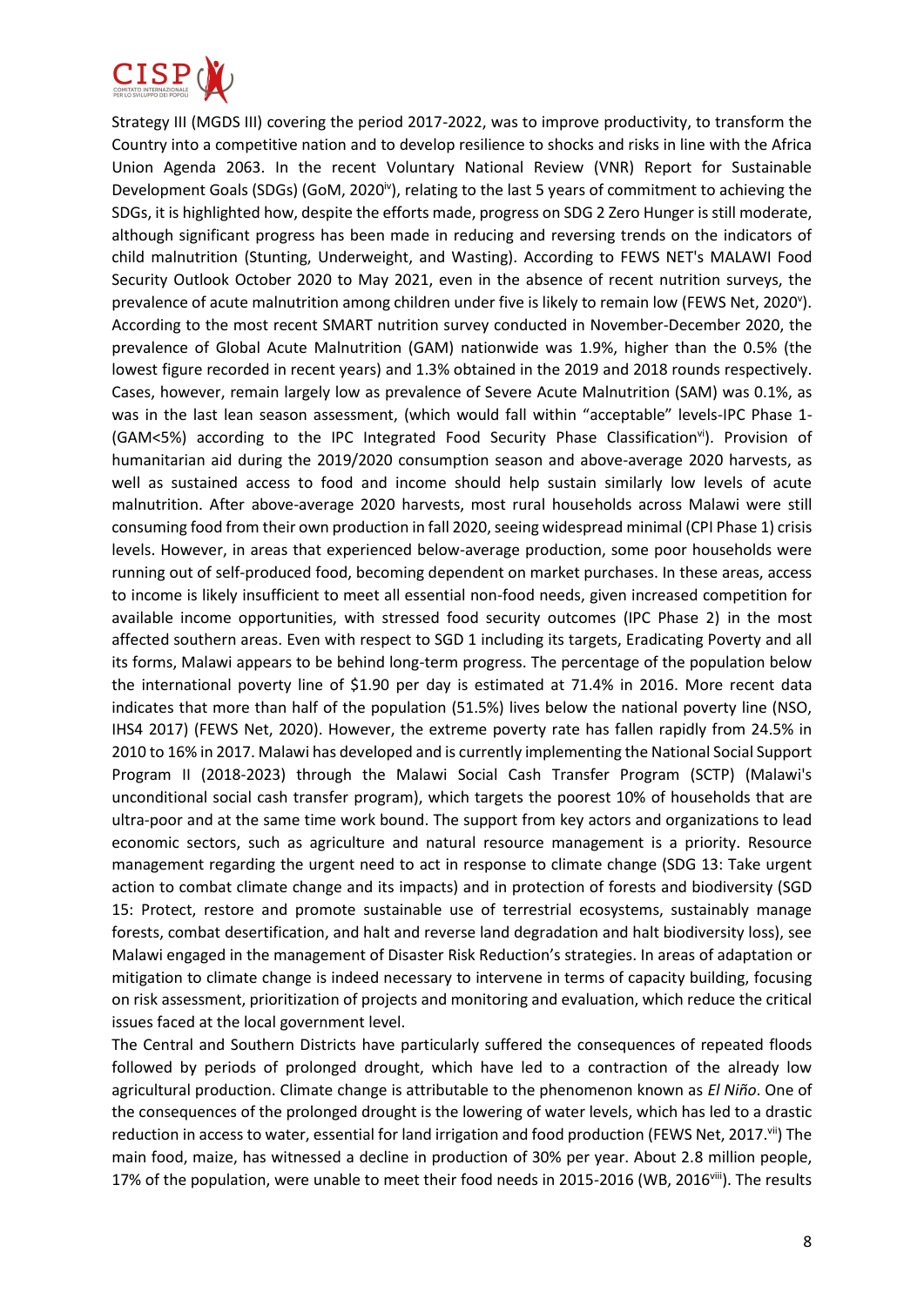

of the Food Security Assessment conducted in May 2016 by the Ministry of Finance, Economy and Development, through the Malawi Vulnerability Assessment Committee (MVAC), showed even more worrying figures (OCHA,  $2016^{\text{iv}}$ ). The Committee estimated that 6.5 million people, 39% of the country's population, would be unable to meet their basic food needs by 2017. In particular, the most vulnerable sections of the population - women, children, the elderly and the disabled - were at risk of malnutrition and undernourishment. Approximately 130,000 children under age 5 were suffering from severe acute malnutrition and another 350,000 were suffering from moderate acute malnutrition. The Government of Malawi (GoM) declared a state of emergency in April 2016, but the measures taken were insufficient to address the crisis and food insecurity the Country was facing.

It is necessary to adopt a strategy that links emergency intervention to a logic of long-term development, with a view to reducing vulnerability and strengthening the resilience of local populations to increasingly frequent and devastating environmental disasters.

As far as irrigation systems is concerned, the unreliability of rainfall in Malawi, combined with climate upheaval, makes it increasingly necessary to shift from rain-fed agriculture to agriculture with supplementary irrigation. To ensure that people's basic food needs are met, it is necessary to invest in small and medium irrigation schemes, sustainable water management during flood and drought periods, and sustainable management of all environmental resources.

Through sustainable field irrigation, it is estimated that production can be doubled, achieving two harvests per hectare per year. It has been estimated that farmers who use irrigation systems are more self-sufficient in terms of food security and access to food and economic conditions than farmers who rely solely on rainwater. A specific analysis of the Malawi context, showing that the average size of cultivated plots is between 0.5 and 1 hectare, underlines that irrigation generally contributes from 25 to 80% of total household income and is therefore a key element for self-sufficiency, food security and poverty reduction.

Rice provides food and income for many families in Malawi. It is an important food crop, second to maize, and is consumed mainly in urban areas. In rural communities, rice consumption is significant along the shores of Lake Malawi in Karonga, Nkhata-bay, Nkhotakota and Salima, in the Bwanje Valley in Ntcheu, along Lake Chilwa in Zomba, Phalombe, and Machinga districts. It is also an important food and commercial crop on the eastern shore of the Lower Shire Valley, Chikwawa district. Moreover, rice is grown as a cash crop to meet other household demands. The crop is grown by smallholder farmers through irrigation in rice schemes and in wetlands during the rainy season. Most of these farmers have an average landholding size of 0.5 hectares (FAO, 2018<sup>x</sup>).

According to the Ministry of Agriculture and Food Security's 2012 crop guide, rice productivity in Malawi has been declining since 1975, conversely, population is growing. Although the production area increased, rice yields decreased. Therefore, production is not sufficient to meet the market and the growth of national demand. During periods of low rice season, Malawi depends on rice imports to meet the shortage.

#### <span id="page-8-0"></span>3.1 COVID-19 Impact

Following the declaration of a state of emergency back in March 2020, the impact of the Sars-Cov2 pandemic has been significant not only in terms of number of cases of COVID-19, but especially in terms of the dramatic effects of the precautionary measures in the life of its citizens, which were taken by the Government of Malawi in 2020 and reinforced at the beginning of 2021. These include closure of airports, schools, internal movements and economic activities (FEWS Net, 2021<sup>xi</sup>).

While the number of official cases of COVID-19 were limited in 2020, since mid-December 2020, the number of new cases per day has increased rapidly, with a weekly average which reached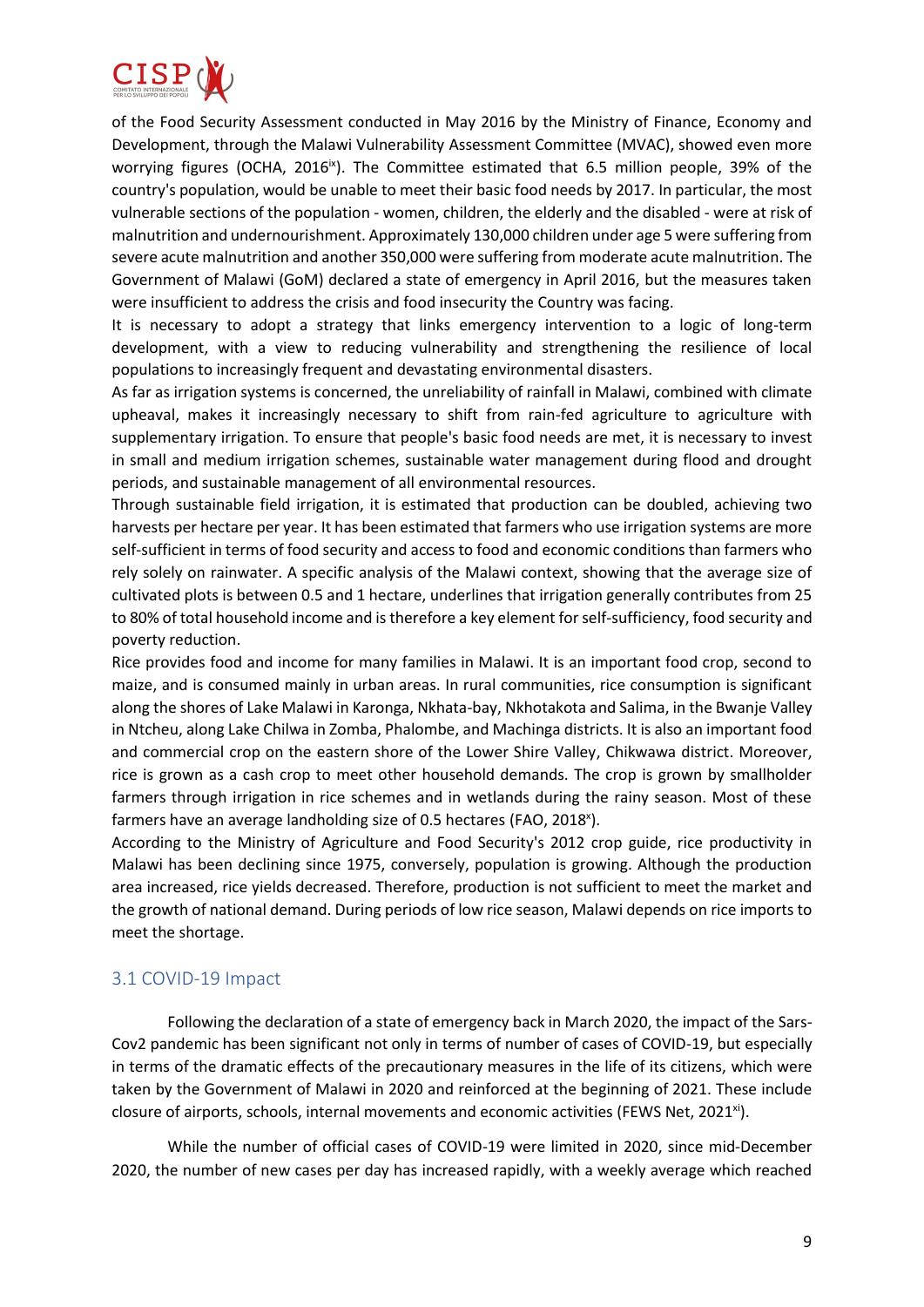

994 new cases per day on January  $25<sup>th</sup>$ , 2021. On December  $11<sup>th</sup>$ , Malawi had recorded 6,055 of total COVID-19 cases, with only 31 active cases and 186 deaths. By January 25<sup>th</sup>, the number of cumulative cases had more than tripled to 19,987, with 11,976 active cases and 518 deaths. In response, the government introduced a series of control measures in December and January that are expected to remain in place in the short term (1 to 3 months). Since January 22<sup>nd</sup>, these have again included land border closures, restrictions on commercial activities, school closures, office hours reduced to essential services only, limited working hours for markets and entertainment activities, and public gatherings limited to 50 people. Unlike the mid-2020s restrictions, these were strictly enforced. Malawi's economy had not fully recovered from the first wave of COVID-19 in mid-2020, and the renewed and stricter control measures are constraining economic activity and income at a time when income opportunities are already at seasonally lower levels (FEWS Net, 2021, b.xii).

On February 12<sup>th</sup>, 2021, the Malawi Data Portal reported that there were 24,365 confirmed cases distributed 54% in the South, 32.9% in the Center, and 13.1% in the North. According to the Malawi Ministry of Health updates on March  $1<sup>st</sup>$ , 2021, there are 32008 total cases, with a positivity index of 7.7%.

Preventive measures to reduce the spread of the virus, such as the interdiction of regular meetings, caused a decreasing impact on the performance of VSLA groups.

From 26 May to 5 June 2020, a survey was conducted in Karonga and Nkhotakota districts to investigate and measure the effects of the pandemic on the activities of VSLA groups. The survey involved 20 VSLA groups (12 in Karonga and 8 in Nkhotakota district) with the aim of obtaining comparative information on the activities of VSLA groups before and during the pandemic, through the collection of both qualitative and quantitative data, reported below:

Regarding meeting frequency and participation, both decreased: in Karonga, on average 58% of VSLA groups reduced their meeting frequency and member participation decreased; in Nktotakota only one in 8 of the groups surveyed continued to meet regularly. 7 groups reduced their meetings by 50%. In addition, attendance at VSLA meetings decreased by an average of 15% from the usual 60% and meetings, although in their usual locations, were held outside the building, in line with the recommendations of physical spacing and good ventilation.

In terms of savings, as the months of March and April 2020 were characterised by heavy rains and the prevalence of hunger in many households, VSLA groups faced a general decrease in savings in both districts. In Nkhotatota, the percentage of VSLA groups able to save decreased from 87.5% in March (7 groups) to 75% in April (6 groups). The amount of savings decreased for every group with the exception of the VSLA group in Mgwero and the suspension of VSLA activities was reported as another cause of this decrease. Similarly, the loan mechanism was changed in terms of access to loans limited to their own savings and in turn and the use of loans was mainly dedicated to labour costs (harvesting, transportation, drying of rice) and purchase of food for their families. Nevertheless, VSLA groups have proven to be a reliable, accessible and readily available source of loan-money, and to indirectly increase the socio-economic well-being of the beneficiaries.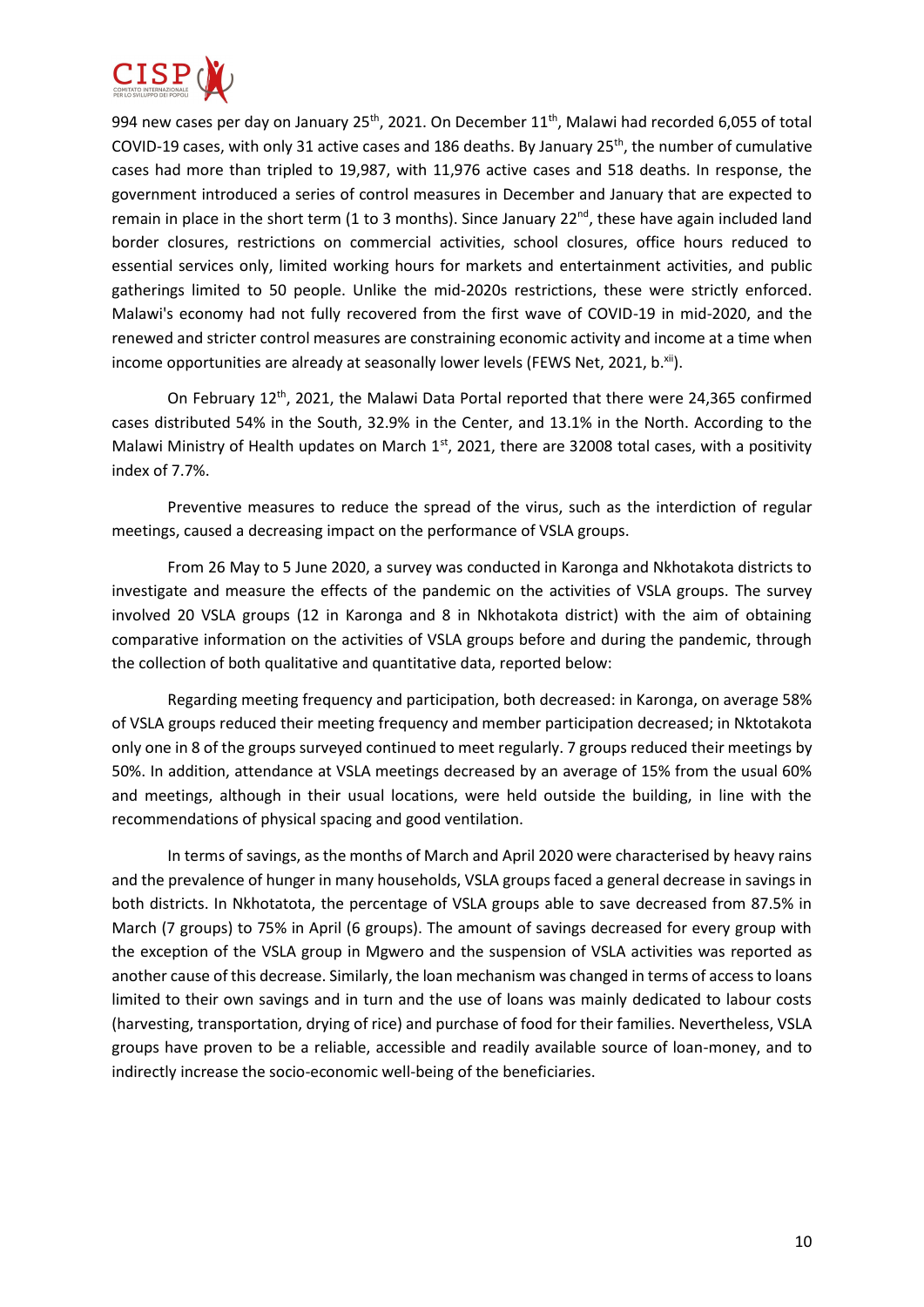

# <span id="page-10-0"></span>4. Nkhotakota District



Malawi Data Portal, https://malawi.opendataforafrica.org/ Todd Benson "*Malawi: An Atlas of Social Statistics*", 2002

Nkhotakota District is in the Central Region of Malawi. The district has a population of 393,077 people (Malawi National Statistical Office, 2018<sup>xiii</sup>). According to the 2018 census, the rate of population with disabilities represents 2.3% at the national level and 5.6% at the regional level, representing 4,634 people (2,125 men and 2,509 women) out of a regional total of 82,134. The district has an area of 4,259 km2 and a population density of 91 people per km2. The cultivable area is estimated at 237,200 hectares. Of this, less than half is actually cultivated for an essentially subsistence agriculture.

Between the end of the 1960s and the mid-1980s, the Government of Malawi built 16 small and medium irrigation systems on public land, using water from the rivers through a gravitational system. The total area irrigated with these systems was 3,200 hectares, occupied by farmers and small landowners from surrounding areas (each on a plot of land between 0.1 and 0.3 hectares). The irrigation schemes were built without the participation of the farmers who used them, and without involving local people in their design, implementation and maintenance. As a result, the Government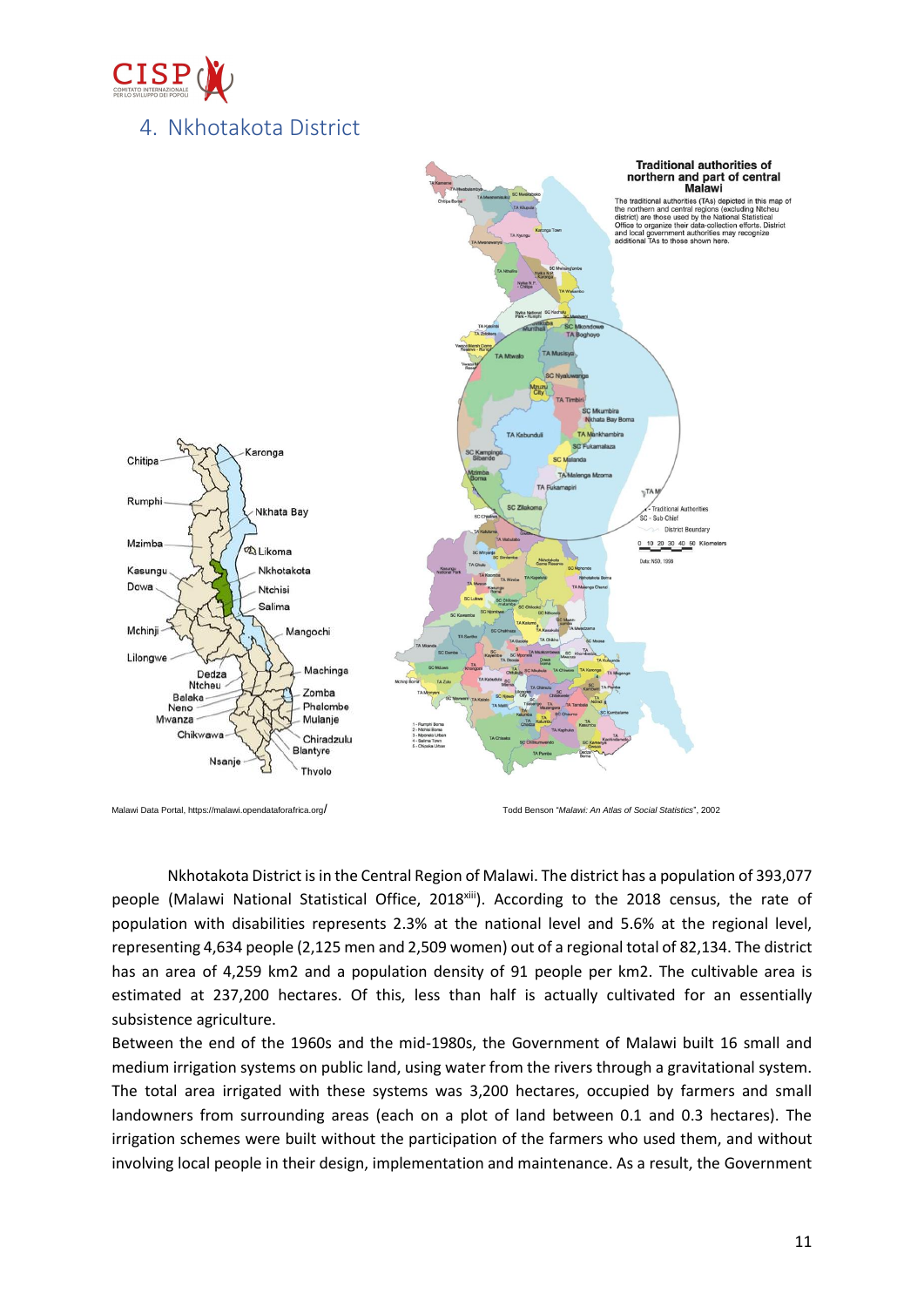

failed to exploit the full potential of the intervention. Indeed, the irrigation systems are currently in very poor condition, and the peasants have remained dependent upon government, without developing management skills and resilience to adverse weather conditions. The government would currently like to hand the management of irrigation schemes to farmers' organizations, but it is first necessary to rehabilitate these systems and to train farmers.

In the 1950s, the GoM built the Chilingali Lake Dam, which spills into a series of small lakes within the District. During the 1970s, the Kaombe-Thiwi irrigation system was constructed about 800m downstream of the Chilingali Dam, which has an estimated capacity of about 3,800,000  $m<sup>3</sup>$  at full capacity. The irrigation scheme was designed to irrigate about 470 ha, located to the right of the Thiwi River and to the left of the Kaombe River. In 1975, the scheme was damaged due to the great floods that hit most parts of Malawi. The Government of Malawi could not rehabilitate the scheme and after a couple of years, members of the surrounding communities occupied the scheme command area. These community members used the command area to grow different crops for their subsistence. It was in 2016 that the Government of Malawi through the Agriculture Sector Wide Approach (ASWAP 2) and the Green Belt Initiative (GBI) component 2: Development of medium scale irrigation and expansion of existing or creation of new out-grower schemes in the sugar sector in Malawi project, that contracted CISP to rehabilitate the scheme. In 2019, CISP through the project "Enhancing food security through small-scale irrigation in Malawi: The Case of Chilingali Irrigation Scheme" rehabilitated the scheme by constructing a spill way at Chilingali Dam, the secondary, tertiary and distribution boxes. Through the project, CISP also constructed staff houses, warehouses, offices and the laboratory. As soon as the project phased out, community members from the surrounding areas, especially those that did not secure plots within the scheme, started vandalizing its infrastructure, in particular the distribution boxes and the main pipe. Afterwards, the WUA has started to rehabilitate the damaged distribution boxes. At the present time, the farmers are producing rice, maize and cassava for subsistence through rain-fed agriculture and the surplus production is sold in small local markets or to intermediaries nearby the fields. However, availability of water is not in itself sufficient to improve agricultural productivity. The low productivity of subsistence agriculture is especially related to the following factors: lack of adequate infrastructure, particularly water infrastructure; high costs of inputs, such as seeds and fertilizers; high transportation costs, related to low production; lack of coordination at the community level; use of backward agricultural practices and tools; difficulty in treating soils (risk of erosion, infertility); poor crop management skills; poor management and economic capacity; difficulty in accessing credit.

#### <span id="page-11-0"></span>4.1 Farming activities

According to the communities of Malengasanga and Sasani, during the rainy season from November to April in Malengachanzi TA, farmers grow maize, cassava, groundnuts, rice, soya beans, pumpkins and potatoes and, mostly in Sasani, they also grow hot chilli peppers. In dry season, from May to October, they grow rice (short varieties) in some shores of water bodies, maize, potatoes, tomatoes, and vegetables. Maize, rice, cassava, potatoes and pumpkins are mainly for consumption, even though they are sold at times. On the other hand, tobacco, hot chilli are solely cash crops. The market for these crops is locally available within and outside the district of Nkhotakota, while tomatoes and vegetables are sold within the community. Hot chilli is sold to some chilli sauce making companies through agents from within and outside the district. Finally, rice and maize are sold to vendors from within the community and outside the district of Nkhotakota.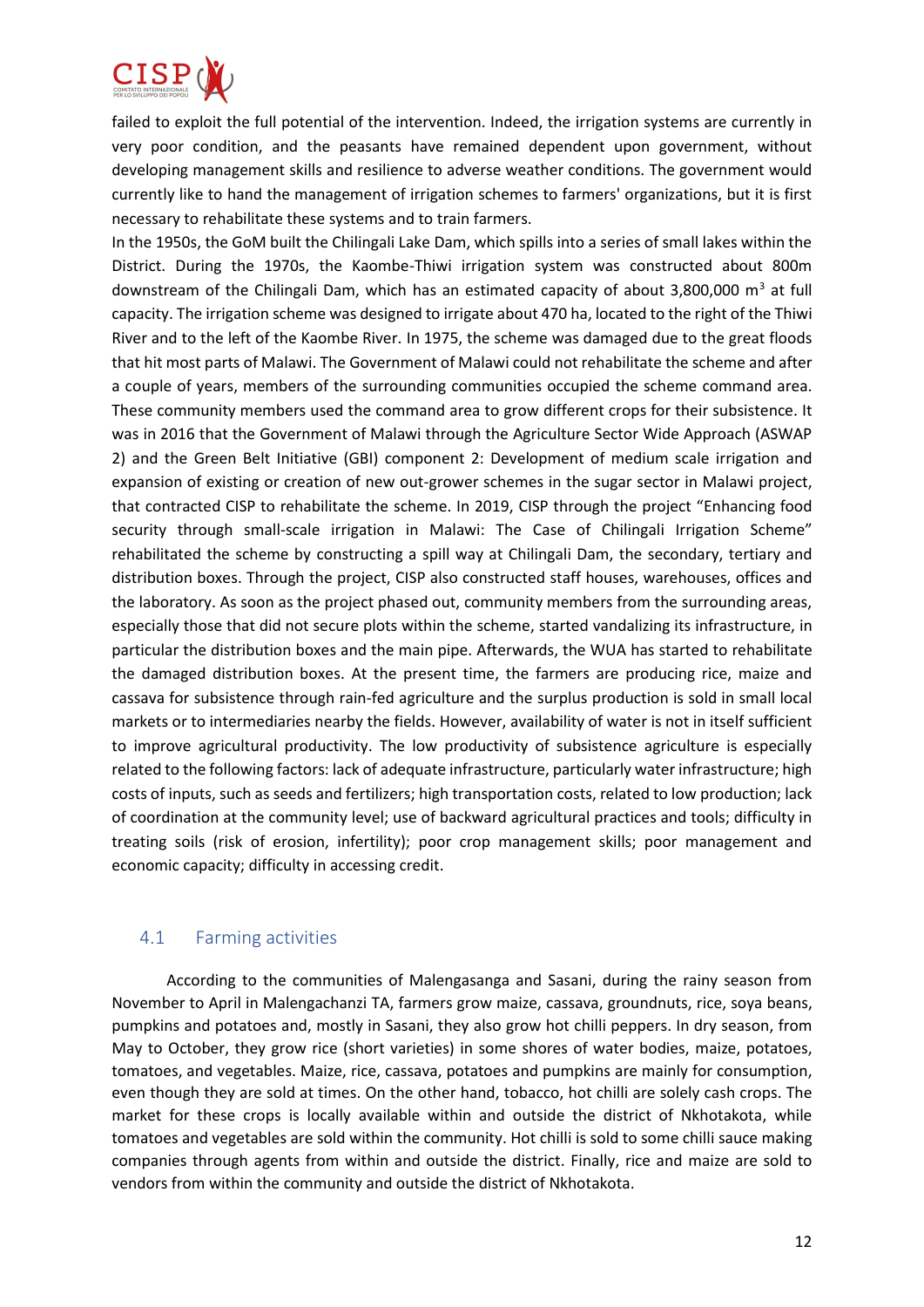

Maize seeds and some vegetable seeds are bought from agro-dealers within the district, while for cassava, potatoes, and pumpkins are recycled. In some instances, potatoes vine, cassava truncheons and soya bean together with other seeds have been supplied by institutions. For example, National Smallholder Farmers' Association of Malawi (NASFAM) and Mtalimanja Rice Company were used to supply the community with rice seeds on loan and to buy from them the paddy rice after harvest, but then they stopped. In 2020/2021 growing season, farmers bought the Malawi government subsidized farm inputs which included maize seeds. Although the deal included rice seeds for rice growing areas like Nkhotakota, the rice seed was not available at the agro-dealers' shops contracted by the government. As a matter of fact, in the past 2 years no institutions have supplied the two communities with any rice seeds. Therefore, the communities use the recycled rice seed.

Pesticides are used in the growing of tomatoes and other vegetables. In the growing of maize, they are used in the garden and during storage. The pesticides are available in most of the agro-dealers in Nkhotakota district. However, in the past 3 years maize was attacked by army worms and pesticide were not available for usage.

#### <span id="page-12-0"></span>4.2 Knowledge and capacity gaps in sustainable agriculture

In the Malengasanga village, conservation agriculture is practiced through different methods such as the use of mulch in the maize field, the conservation of water and soil through box ridges, marker ridges, the planting of vertiva around field, and the practice of crop rotation. Moreover, the *sasakawa* method of growing maize (1 seed per planting station at 30 cm interval between stations) is used to increase productivity. These techniques were learnt from agricultural extension workers in the area and various organizations like Total land care, GIZ in partnership with CISP which formed Farmer business Schools (FBS). In order to endure climate change effects, hybrid crops which are fast growing, and high yielding have been planting. Conservation agriculture technics are used especially by those farmers who lack inputs like fertilizers. Communities make manure for their gardens, even though there is still a high reliance on inorganic fertilizer for their crops of maize and rice. Over the time, these techniques have proven to be beneficial because the communities have experienced an increase in productivity despite climate change. However, the full adoption is still a challenge. Indeed, communities claimed that the collection of enough material for mulching a considerable size of garden is challenging, thus leading them to abandon it. Moreover, other conservation agriculture techniques as pit planting and non-soil disturbance methods, are not usefully applied.

In the Sasani Village, one of the villages in TA Malengachanzi, community members claimed that they did not practice any conservation agriculture because they are not aware of it. Notwithstanding, external observers declared that the community has started using *sasakawa* in growing maize. With the assistance of CISP, they have also been practicing System of Rice Intensification (SRI) method of growing rice since the 2020/2021 growing season. They have learned the use of herbicide for removing weeds in the garden, the mechanization in the rice farming, cono weeders and the use of certified rice seed of Kilombero. Moreover, they were particularly interested in many other techniques of conservation climate agriculture such as pit planting and manure making.

In the growing of rice, both Chilingali and Lifuliza WUA do not use pesticides but they apply fertilizer. Nevertheless, both inorganic fertilizer and manure are used in growing of maize. The inorganic fertilizer is bought from agro-dealers in the district, i.e. Farmers world, Smallholder Farmers Fertilize revolving Fund (SFFRFM), Bika Investments and ETG exports.

Nkhotakota Agriculture Development office has been implementing the Promotion of Integrated Climate Smart Agriculture (PICSA) interventions throughout the district; Conservation Agriculture with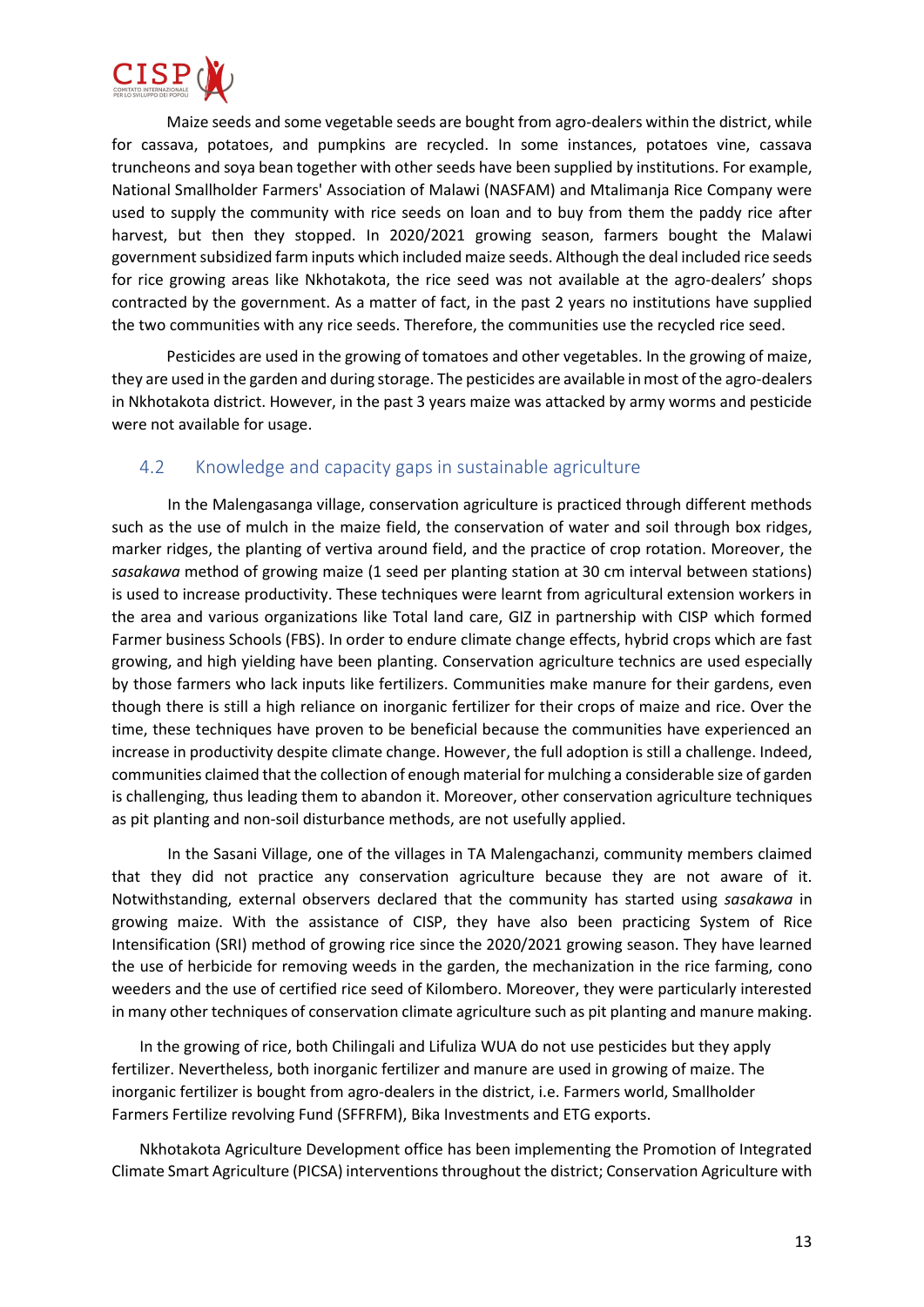

its three pillars - soil cover, minimum/zero soil disturbance and crop rotation or association; and Climate Resilient crops - drought tolerant crops such as cassava, sweet potato, bananas and early maturing varieties of maize, sweet potatoes, groundnuts etc.

#### <span id="page-13-0"></span>4.3 Knowledge and capacity gaps in management of income generating activities

The main sources of income in the community are cash crops and small business as they are affordable to run and require small tart-up capital. Indeed, the strength of farming is the availability and abundance of natural resources. Among these, soils, water and farming spaces represent fundamental assets. It is therefore easy to grow crops and sell them for income at household level. The small businesses do not require advanced skills to run them. However, although they are based on readily available commodities which do not require much capital, they are not always sustainable and may incur to losses.

As a matter of fact, the main challenge of agribusiness and other small businesses is the lack of enough capital and specialized skills. Farming is taken as an income generating activities but the technical skills of growing a particular crop are scarce. The business of farming requires steady funds throughout the growing season for labour during land preparation, weeding, application of inputs, transportation, pesticide control and harvesting. Moreover, small business lacks those technical skills to accede markets and grow. From 2018 to 2020, in the Sasani village, some community members were trained in System of Rice Intensification (SRI) and management of Village Savings and Loans Association (VSLA) by CISP. The groups in Sasani continue to be monitored and mentored by CISP. The training resulted to be very useful to the farmers who experienced the practice of doing business. They learned about keeping records and measuring different items in business which helped them in the calculation of profitability of their farming business. However, to better manage the business, the community demanded to acquire more skills in marketing and a better financial source. The community would also like to have easy access to better seeds. Moreover, they hope for enough extension services and mechanization of farming (e.g. hauling tractor in the rice growing business) so as to improve their activities. It should be also recalled that COVID-19 have posed important challenges to the businesses in 2020 owing to mobility restrictions.

#### <span id="page-13-1"></span>4.4 Rice production

Although rice is grown both for selling and consumption, it is mainly exploited for selling. The Lifuliza Water User Association (WUA) produces Kiombero rice once a year (November to March) mainly for sell through the use of the traditional method of cultivating rice where rice seed is broadcasted within the field. However, the rice yield produced through this traditional method of planting is less than they could have with new techniques, such as Systems of Rice Intensification (SRI). The farmers in this area continue to face other challenges in their rice production, including lack and unavailability of certified rice seeds which result in the use of recycled rice seeds. Other challenges include need of funding mechanism for their rice farming, extension services and established rice markets.

In the case of Chilingali irrigation scheme, rice is grown mainly for cash and little is kept for food. It is grown twice in a year and it is widely demanded, thus being an important source of income. Rice is grown in both winter and rainy season. During winter, they grow rice varieties that do not require much water such as senga, and faya. On the other hand, the famous Kirombero rice is grown mainly in rainy season as it requires more water. Some members of the Chilingali Rice producers were trained in Systems of Rice Intensification (SRI) by CISP. However, it should be noted that many farmers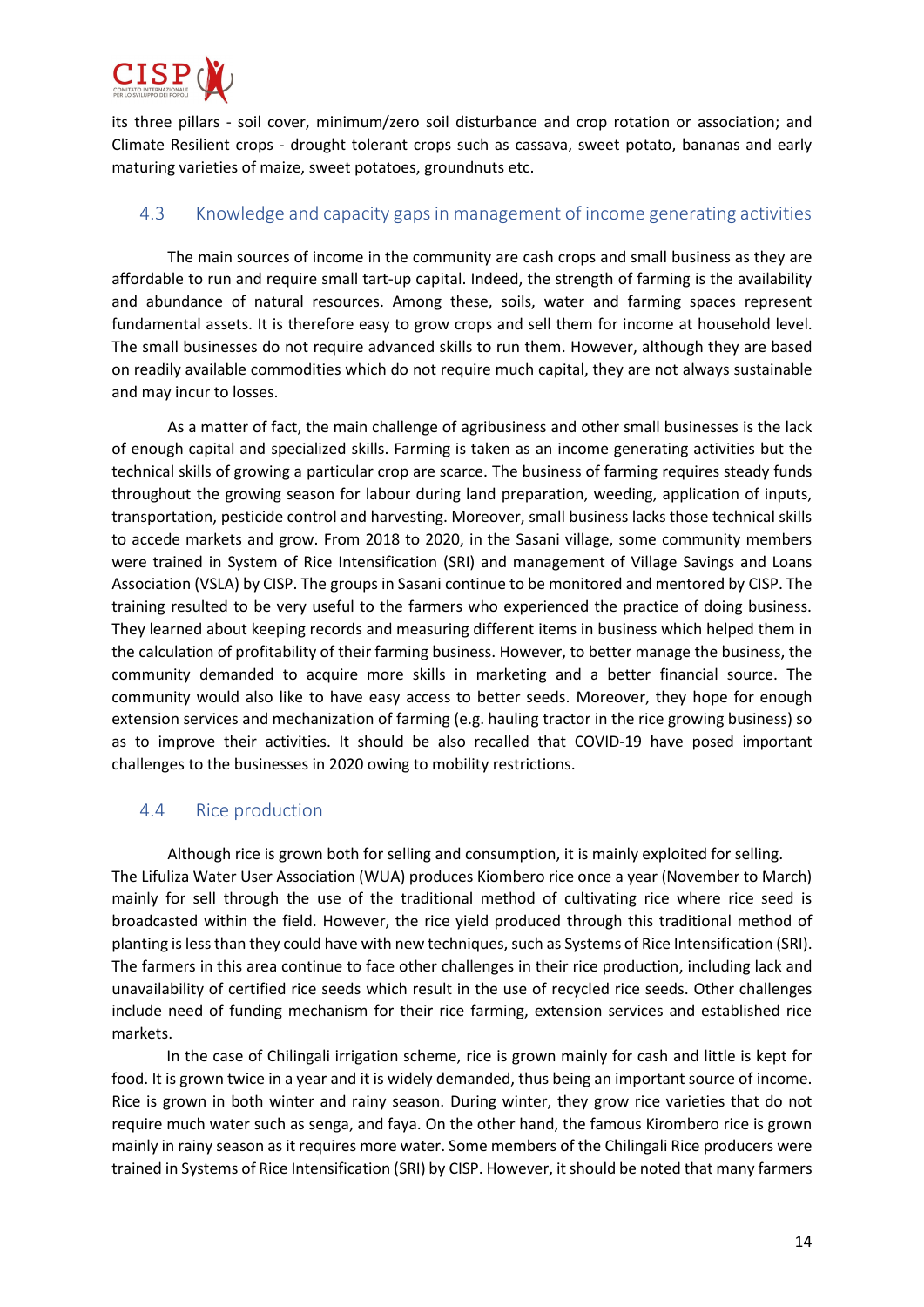

within Chilingali have not adopted the system. Chilingali producers like many other farmers in Malawi are facing a number of challenges in their rice production. Some of the challenges include finance for rice farming, lack of mechanisation and difficulties to access inputs like the certified rice seeds. The scheme still requires to be worked on some part. The third block does not receive enough water. Indeed, the block requires some levelling, reworking on the pipeline and WUA training on the Operation and Maintenance. Most of the field work, such as Land preparation and Tilling is implemented manually. This affects the productivity and quality, thus requiring tractors to increase and ease the production of rice. During the 2019/2020 rainy season, the Chilingali WUA received the rice seeds on loan from Mtalimanja Holdings Limited company. During the 2020/2021, CISP facilitated the purchase of rice seeds for Chilingali WUA growing season from the local certified Kilombero rice seed multipliers. However, according to the farmers, the cost of these certified seeds is still high, leading to the use of recycled rice seeds of Kilombero. The Chilingali WUA members wish to produce the seeds by themselves for Chilingali Cooperative. Lifuliza WUA seemed not to be aware of the local availability from seed multipliers of certified rice seeds. Lifuliza WUA received their Kilombero seed for 4 years from the government and they have been recycling it every year since then. The Lifuliza WUA stated that they preserved some Kilombero rice seeds from the previous harvest every year or bought and shared from relatives and friends.

Overall, the community claimed that procuring rice seeds is challenging owing to the unavailability of certified rice seeds even from agro-dealers. However, even in the case where there are available, rice seeds are expensive, and people cannot afford them. The farming experts stated, however, that farmers lack skills in growing certain rice varieties, in particular, the certified Kilombero rice seeds. It is for this reason that they need new technicality. As a matter of fact, their method of planting rice necessitates a considerable amount of certified rice seeds.

Since 2017/18 agricultural season, during five growing seasons, CISP has trained and supported some farmers to become certified seed multipliers. The group of seed multipliers stated that there are several local varieties being used by farmers. Seed varieties were introduced when Malawi obtained the independence from the colonial power. Farmers choose local varieties because they have high aroma/scent, are resistant to diseases and pests and the seed is cheaper compared to certified seed. Crop seedbank is available in Nkhotakota. The seedbank is meant for certified seed and not local varieties. Local rice varieties seeds are kept in individual farmers' storerooms. Chilingali cooperative society is managing the rice seedbank. During 2019/2020 season 17.0 metric tons of Certified Kilombero seeds were produced and 10.0 metric tons were stored in the seedbank.

Seed multiplication is done in clusters (a group of seed multipliers producing rice seed on one piece of land or within short distances). From transplanting of rice seedlings to harvesting of the product, Seed Inspectors from Lifuwu Research Station visit the gardens 3 times (immediately after transplanting, at vegetative growth and at milking stage of rice seed) to inspect the field practices. The harvested seeds are stored in the seedbank where officers (Seed Inspectors) from Lifuwu Research Station come to collect seed samples for laboratory testing on their viability and purity. Thereafter, they analyse the findings and then certify or reject the seed. After certification, the seed is sold to buyers and some kept for planting during the forthcoming growing season.

#### <span id="page-14-0"></span>4.5 Use and management of the irrigation system

Both Chilingali and Lifuliza irrigation schemes currently use the irrigation scheme during rainy season. In the case of Chilingali, in October 2020 the water level was lower than the intake level and by being the scheme not properly levelled, the distribution boxes were hindered to carry water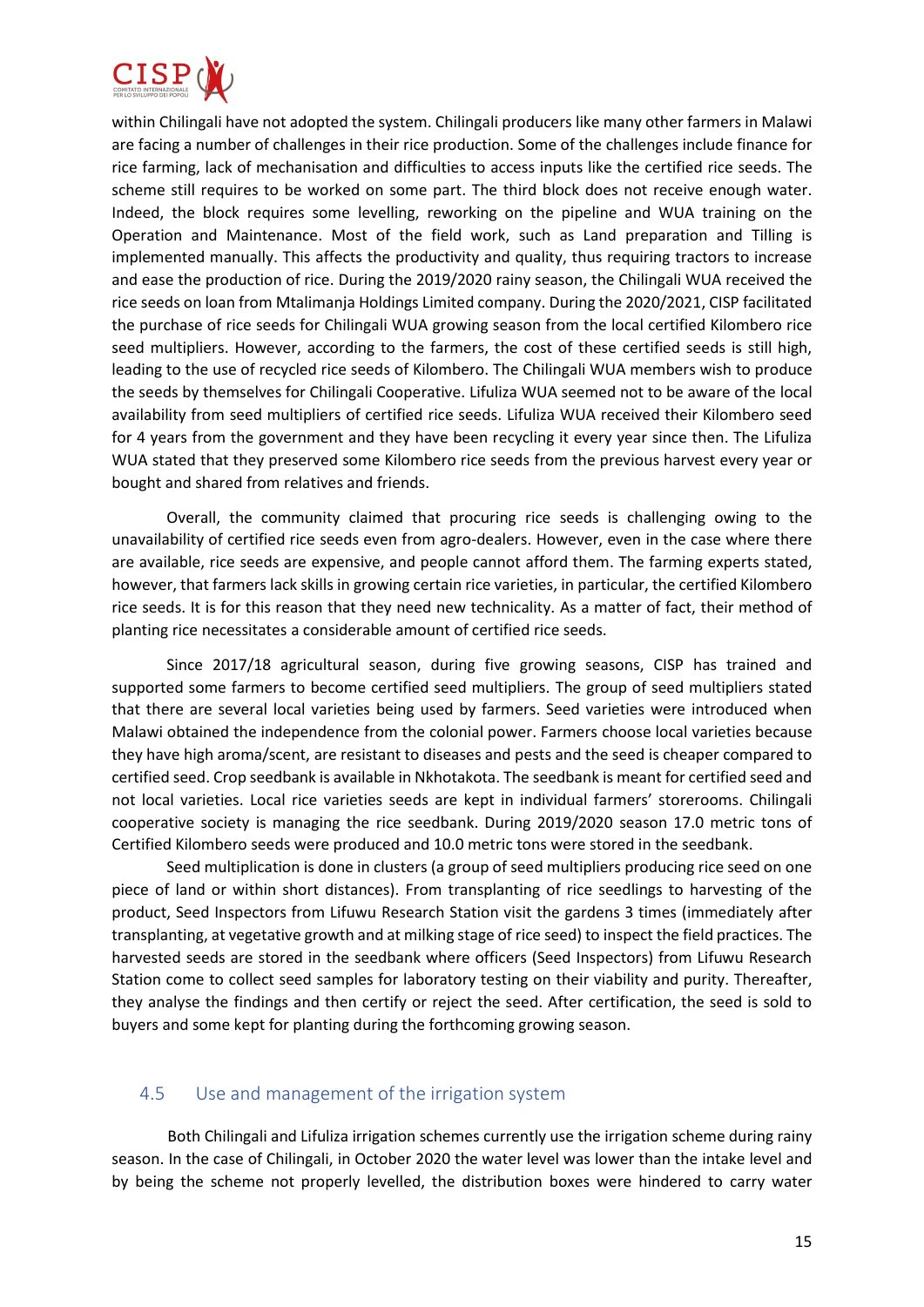

through the rice fields. During the dry season, another issue is the land conflict which had led to the destruction of water distribution boxes in the other sections of the command area, especially in block 3. Some farmers have also deliberately blocked the main pipe line in some places in order to divert the water to their farming activities. It should be noted that the new WUA Executive committee has been instituted. However, the challenge remains that not all of the new WUA members has undergone the Operations and Maintenance training and SRI Training. For the Chilingali system to be efficient and sustainable, the distribution boxes must be repositioned, the land conflict have to cease, the irrigation system has to be secured with flood protections, and the land has to be levelled. Moreover, it is imperative to set training for the WUA and the users in the system management.

Concerning the Lifuliza WUA, the irrigation system was meant to draw water from a reservoir which is 8 km away. It should be recalled that the water has never reached the command area ever since laying down the pipes into the system. Indeed, the issue is that the water from the reservoir cannot reach the irrigation command area because the pipes channelling water were not properly set according to gradient from the source. As a matter of fact, the system was not even properly levelled, and the water reservoir dries up during dry season. The project implementers were held responsible for not having consulted the community about the construction. Indeed, the community would have advised them to tape water from the closer Lake Malawi (3km). Therefore, they have to depend on rainfall. The Lifuliza WUA lacks expertise since they have never been trained in management and operation skills. Different organizations, including those surveyed such as Land O Lake and IRAD, approached them but none has supported them. They hope to be trained in new techniques of growing rice, facilitation of availability of better rice seeds, repositioning of pipe in order to get water from Lake Malawi, and levelling of the scheme. They hope to be provided with extension services and facilitation of market linkages.

#### <span id="page-15-0"></span>4.6 Rice marketing

Some of the farmers within Chilingali and the surrounding areas have registered Chilingali Producers and Marketing Cooperative. The Cooperative aggregates the rice produced by its members and solicit a market there of. During the 2019/2020 harvest, the cooperative managed to ensure a market with GGEM trading company. The cooperative sold to GGEM over 30 metric tons. Other farmers whose rice was not aggregated sold their rice on their own, mostly through the vendors. Nkaika cooperative has a different approach. It buys the rice from different sources including 100 farmers who are not members of the cooperative. Then, it processes the rice to add value for selling it at retail and in bulks to Maluso Union Cooperative where it has its membership established under One Village One Product (OVOP) program. However, in the recent years, Maluso Union Cooperative has had management and financial issues which hindered the bought of rice from Nkaika cooperative. This situation has forced Nkaika to search for alternatives which have not been found yet. Nkaika cooperative would like to enhance the value of their rice by packing in small size packets of 500g, 1kg and 5kg so that they can more easily accessthe local and international markets. Their potential buyers are chain stores within Malawi such as Shoprite and Chipiku. However, this intent was halted because they failed to meet the requirements of the Malawi Bureau of Standards certification. Although Nkaika cooperative has milling machine and warehouse for storage, its capacities are minimal to manage bigger supplies. Moreover, its premise is not well fenced as per the Malawi Bureau of Standards requirements and other associated standard processing parameters. The cooperative has also transportation issues that is preventing the formation of local market. To improve the services, Nkaika producers and marketing cooperative need marketing skills, cooperative governance and business management, enhanced mechanization such as acquiring larger capacity milling machine with grading and stone remover components.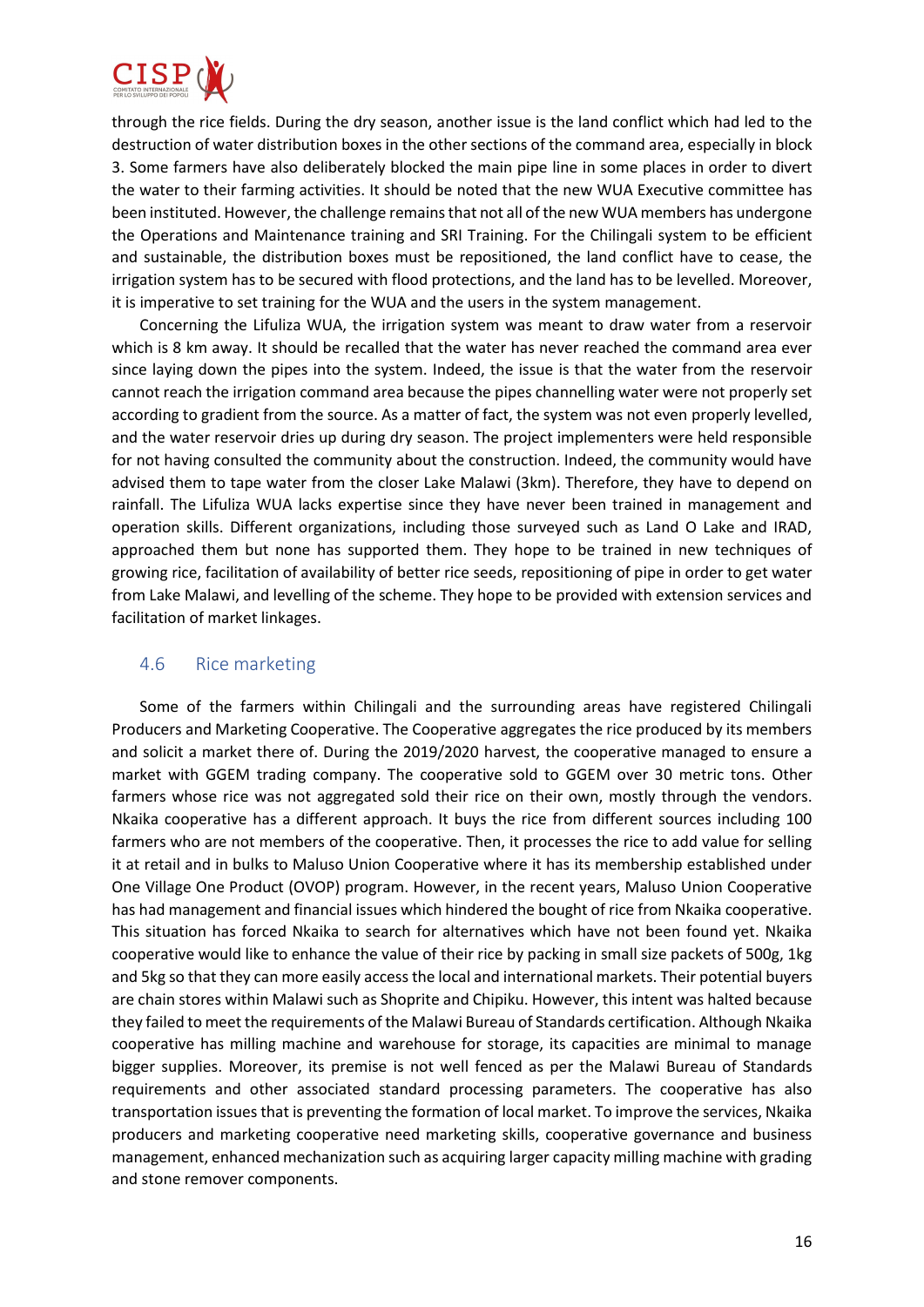

Currently, Chilingaali Cooperative relies on GGEM farming and Mtalimanja holdings as potential buyers for their rice. Chilingali Cooperative is still in negotiation phase with the mentioned companies to formalize the agreement. Moreover, it believes it could improve the marketing through various means: the participation in national trading fairs; the connection with a secondary cooperative which operates at national level; the promotion of their products on radios and television media; and the mechanization of rice farming by using tractors for hauling and tilling the rice fields. Moreover, the cooperative wants to add value to its rice by establishing a complete rice milling machine and by creating sizable packages. For the entire process of growing rice, funds are required for preparing land, hailing, planting, weeding, and harvesting which could be obtained through the establishment of revolving fund.

#### <span id="page-16-0"></span>4.7 Community association's leadership

The Field Assessment analysed also the role of women in the management of the irrigation systems and the rice cooperatives. The Chilingali Irrigation Scheme in Malengachanzi TA and Lifuliza Irrigation scheme in Mwansambo TA have each 10 members in their executive committee of WUA. In Chilingali WUA there is 1 woman in the committee who is the Treasurer and there are 4 women in the Lifuliza WUA executive committee whose roles are Treasurer, Vice Secretory, Finance Chairperson and Finance Vice Secretory. Total membership of the Chilingali WUA is 200 and for Lifuliza is 221. The associations were in agreement that having a higher women representation in the WUA would make them to be more effective. However, for Chilingali WUA most women were not willing, and some were even turning down when they were nominated for election. Elections are conducted every 5 years and the office bearer can be re-elected to service a maximum of 2 consecutive terms.

Concerning the rice cooperatives, the Chilingali Producers and Marketing Cooperative has a total membership of 91 farmers. Nkaika has total active membership of 19. In Chilingali the cooperative executive committee has 4 women out of the 9 members. In Nkaika, the executive committee has 2 women out of 9 members. Within these cooperatives, women have assumed decision-making roles by being Vice Secretory and committee members of the executive committee. Besides the executives committee, the Cooperative in Chilingali has subcommittees such as Internal Audit Committee, Procurement Committee, Marketing Committee, Health and Quality Committee, Environment Committee, Finance Committee, and Disciplinary Committee. However, most of these subcommittees are not functional. Both Chilingali cooperative and Nkaika cooperative have low membership of women. However, the increase of women participation is a cooperatives' goal. Women are recognized to be crucial in the making of quality products. The assessment has also shown that most women are still hesitant about taking higher roles. Different positions in the executive committee have varying lengths of terms of service with maximum term being 3 years: there are some terms which expires after 1 year and others after 2 years. Elections are held at the annual general assembly and the re-election is allowed for a maximum of 2 terms.

#### <span id="page-16-1"></span>4.8 Management of weather forecast information and disaster alerts

The Assessment explored if and how community members get climate history, weather forecasts and disaster alerts and how they use this information. It also explored the roles of Department of Disaster Management Affairs (DoDMA) in alerting communities of upcoming disasters and of the Meteorological Department in collecting data and disseminating weather forecasts.

The community of Malengasanga Village experienced both drought and flooding in in the past 3 consecutive years. The amount of rain became severe at the beginning of January and stopped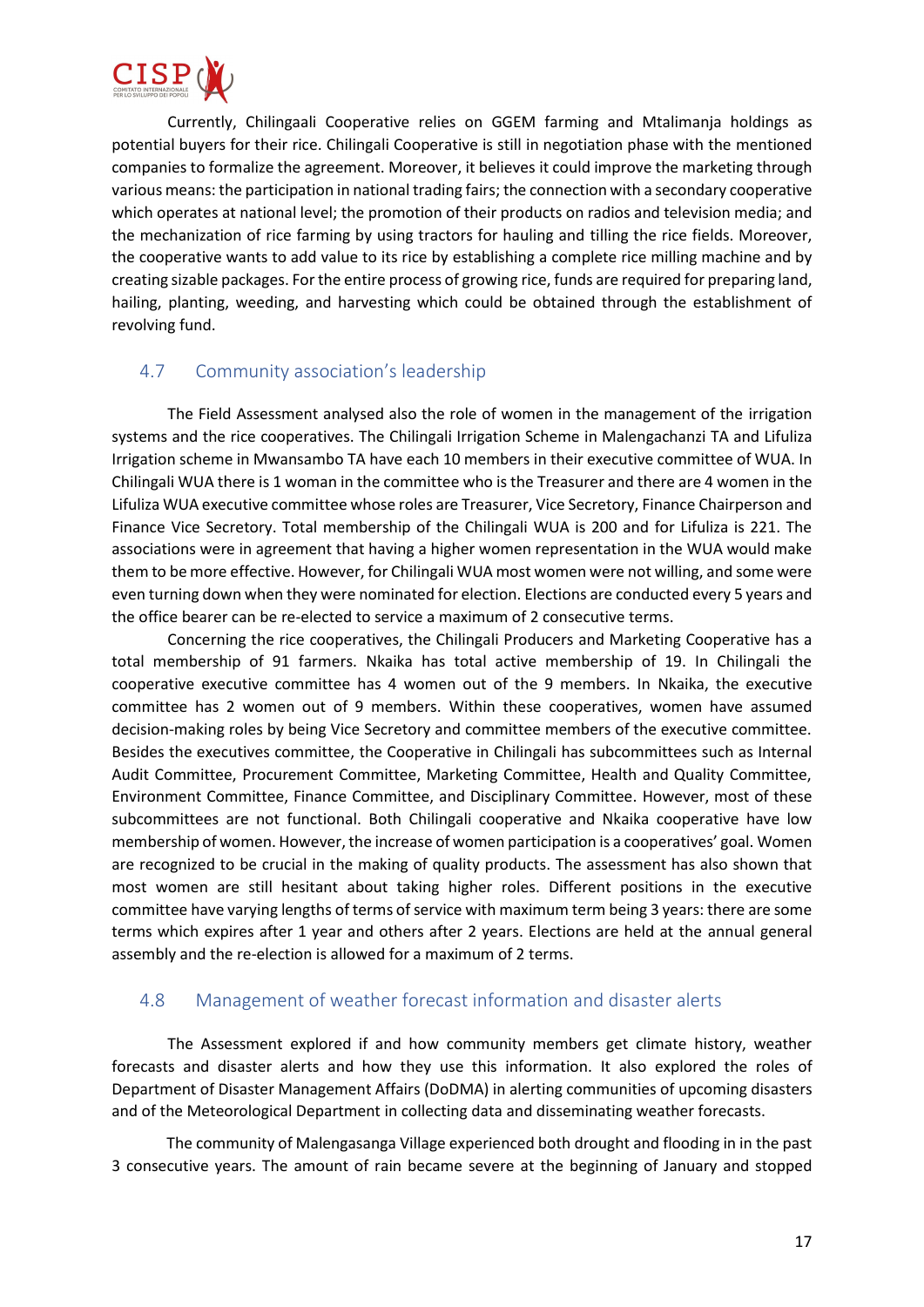

drastically before the end of the rainy season. In 2019/2020 growing season the people of Sasani Village experienced drought and their rice dried up before maturing. They were also affected by the destruction of crops by elephants which broke the electric wire fence of Nkhotakota game reserve to get into the nearby villages including Sasani. Through the radio, Malengasanga Village received the information about the upcoming drought, but it was not specific. In response, they planted and prepared early their fields when the rains started to reach the limited expected threshold. Specifically, they planted early maturing varieties of maize and cassava, known as drought resistant. There was no specific guidance from the Department of Agriculture or DoDMA on what to do. Nevertheless, the information was very useful as it helped some members of the community to react in advance.

According to the community members, currently the growing of crops is not determined by specific information or advises provided by the Ministry of Agriculture or DoDMA. Through the radio or agriculture extension officers, people may receive weather forecasts related to a particular day or season, but they are at regional or country level. People from Malengasanga Village have never had any specified weather information and forecasts for their area. In 2017 and 2018 the community of Sasani was informed on specific weather updates by WISA Malawi through the local radio, however, they are no longer getting this information. Although the few information they had were functional to act in advance, the community expect to receive specific guidance from some institutions or government departments about how to react to the catastrophes, i.e. where, when or which crops to plant according to the amount of rain and its duration. On several occasions, the information is too general. Indeed, specific information on impending weather on a monthly basis would help the community to adjust and get prepared. Knowing if the rainfall would be stormy, for example, can help farmers find means of reinforcing their structures or houses.

According to the community of Malengasanga and Sasani, in Malengachanzi TA they do not have Vulnerable Assessment Committees at community level nor any other committees that deal with coordination of information about disasters. According to the community, during the several disasters that they have experienced, (such as blowing off of roofs due to cyclone, devastation of crops by pests, flooding and drought) no one responded. According to them, they can only report to their chiefs but even in that cases, nothing was done for their relief. From 2019 to 2021 growing seasons many houses were blown off by the cyclone *Edai* and by the winds of *El Niño* but no institution or government department came to their rescue. People have never received any relief items despite experiencing drought, floods, pests and stormy rainy winds which destroyed their houses. Some relief items like maize were distributed in 2020 by a politician for a party campaign during elections.

In summary, the community wish to be alerted of upcoming natural disasters and be advised on how to get prepared. Similarly, they wish they could receive timely information about localised weather forecasts and expected rain to decide on the type of crops to plant. They claimed that they have wasted time and resources on rice grown which requires a large amount of water, witnessing then the drought before maturing. If only they have had been alerted by specific weather warning, they would have considered planting more resistant crops like cassava.

According to the DoDMA officials, the main activity at district level related to weather /climate is to disseminate the rainfall forecast for the season to the African Climate Policy Centre (ACPC) and Village Development Committee (VDC) once the downscaled district forecast is shared by meteorological services. In addition, the disaster office shares any other related weather reports to Village Civil Protection Committee (VCPC), ACPC and all other sectors in disaster prone area. DoDMA offices receive seasonal rainfall forecast and any other related warning, mostly cyclones. Concerning the rainfall forecast, the meteorological services officials together with DoDMA officials provide the district with the downscaled district rainfall forecast and disseminate the information to the DCPC and agriculture officers. DoDMA uses radio announcements, WhatsApp messages, agriculture area staff and community meetings through engagement of VCPC as common platforms for weather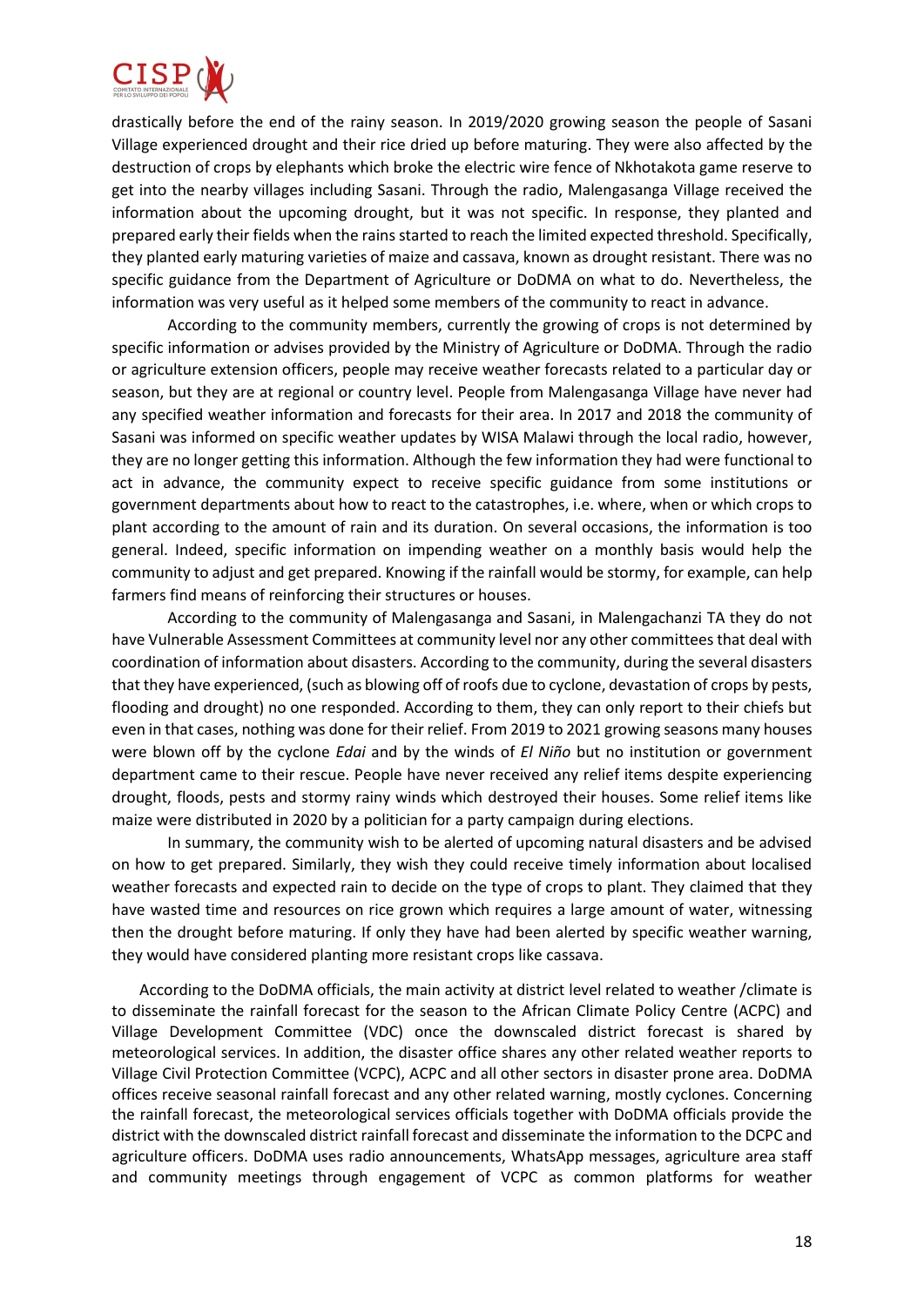

information dissemination. Floods and cyclones are the most common weather hazards that are shared.

According to a DoDMA district officer, a multi-hazard risk assessments and vulnerability mapping which are essential elements of disaster risk reduction would be instructive. It would identify the spatial distribution of climate-related hazards and geological hazards at different scales, and assess the exposure to and vulnerability of farming systems, and evaluate the overall level of risk.

In order to increase the alerting system's capacity to reach and to better prepare the communities to any upcoming disaster, the officers suggested to strengthen the resources for information and alert dissemination to the communities, i.e. use of megaphone; strengthen those early warning systems accessible to the communities and conduct intensive community meetings and training for people to address disasters.

According to the Agriculture Development officers, there are no District Climate Information Centres instituted in Nkhotakota district. For weather information, the Agriculture Office relies on the Meteorological officer and infrastructure which are at the DADO's office. The setback is that the information gathered at the meteorological station at district level cannot be interpreted and used instantly. It is supposed to be transmitted to the headquarters for aggregation and interpretation and then conveyed on the national platform. It would therefore be very important to have a District Climate Information Centres. These centers can be instituted at schools for rapid dissemination of weather and climate information to the communities and the communities may take action based on the information they receive.

Although the Climate Data dissemination is a long process, the communities use the information. During 2020/2021 agriculture season, meteorological officials from their headquarters (Blantyre) held a meeting in the district with Agriculture Technical staff on the season's weather conditions. Disseminating the meeting's information to the communities that they were serving was mandatory. The communities would have used the information from their extension workers. The advantage of communities using information from technical officers is that such information is already interpreted, considering that unprocessed information which be difficult to use at household or community level.

Their advice is to fill the following gaps: the district should have a well-established office for M - CLIMES Project; the district should have an automated early warning system device in all Extension Planning Areas (EPAs) as this would ease the dissemination of information to communities; capacity building would be relevant to technical staff member for collecting, analysing, and interpreting data; the information should be gathered and interpreted in the district for area specific action.

#### <span id="page-18-0"></span>4.9 Environmental protection

In the past 5 years there have been different environmental changes. The communities have experienced loss of vegetation, change in rainfall pattern, rives drying up faster than before, increased cyclone, increased runoff and erosion and increased pests for maize. These changes have caused different challenges, e.g. women have to walk longer distance to fetch firewood, thus hindering energy sources. In response to the energy challenges, the government has increased electricity grid in some rural areas like Malengachanzi TA. The rice cooperatives have witnessed a worsening of environmental degradation effects caused by deforestation for charcoal making and firewood, drought, and irregular rainfall. The runoff and soil erosion has caused the draining of many rivers. The Lifuliza river in Mwansambo TA changes its course every year due to massive sedimentation load on the riverbed, causing flooding and the consequent destruction of crops. The communities have indeed experienced several stormy winds and rainfall, drought, increased river flooding and draining because of the loss of riverbank protection of trees which were wantonly cut down for firewood. In Malengachanzi TA, the Kaombe river which has more frequently and easily flooded and destroyed the crops in the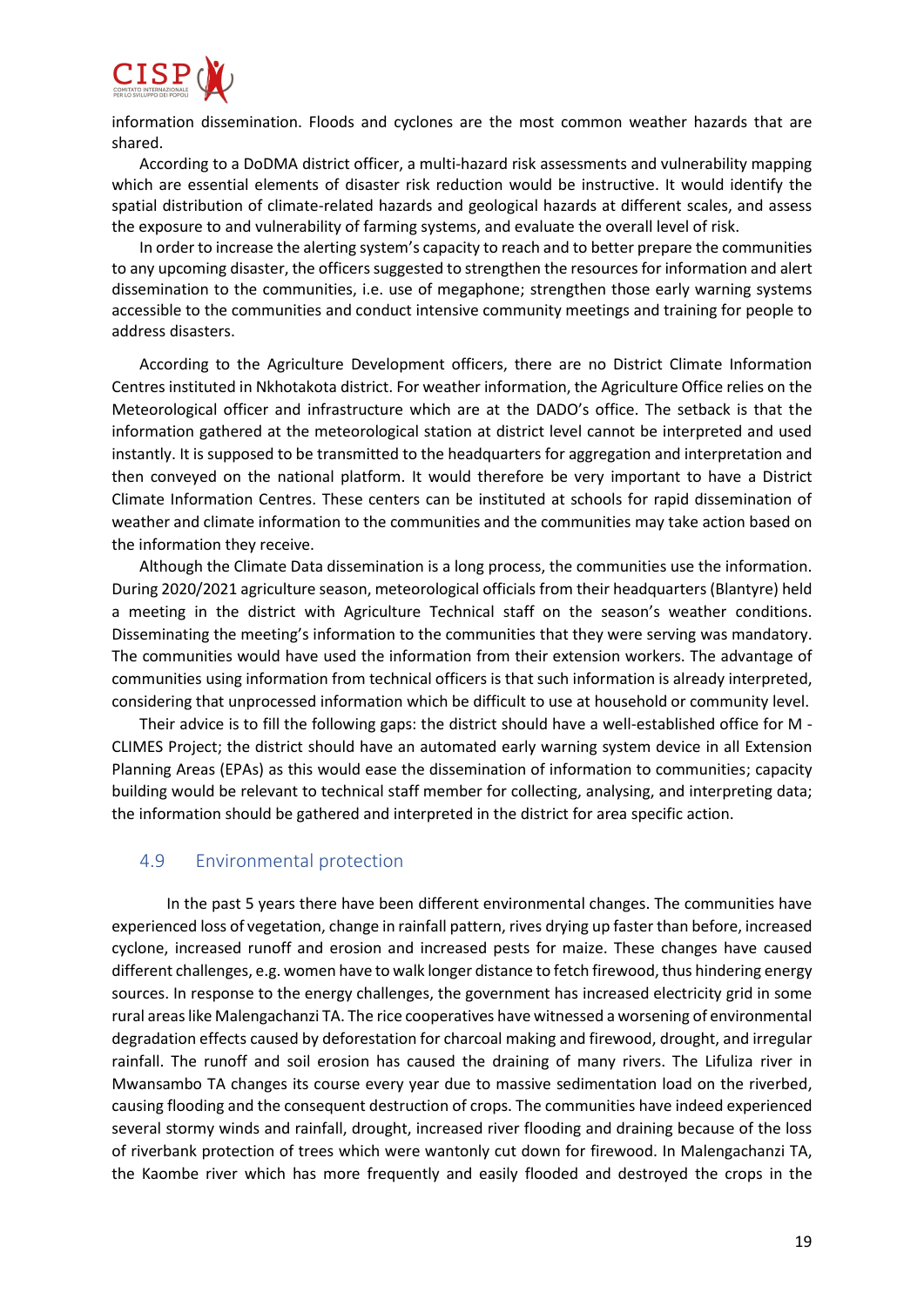

Chilingali Irrigation scheme. Different kinds of fish and other species have disappeared in Chia Lagoon and rivers because of an over loading sedimentation.

Individually, some people have practiced conservation agriculture and planted indigenous and non-indigenous trees in their homestead and in field boundaries. Some people are practicing crop rotation, while others have changed the method of cultivating cassava from heaping the soil for growing cassava to contour ridges which conserve water and soil. Others have created orchards and woodlots, while some have been engaged in soil and water conservation through planting of vertiva grass surrounding their homes and their maize fields. Finally, some individuals have been involved in the establishment of tree seedling nurseries for business.

As a community, in Malengasanga they have tried to collect water in dam, but it was unsuccessful because of a lack of support. Community members have been involved in planting of trees along Kaombe River with the financial assistance and facilitation from CISP. People have been engaged in the formulation of by-laws for the management of the indigenous forests in Kaombe River and Lake Chilingali buffer zone. Similarly, at Sasani the community are involved in protecting village forests and in planting of trees. The community have been engaged in the afforestation program of the Forestry Department. With the support of the government, the Village Forests Management Committees (VFMCs) has been established in a number of communities. These committees are mandated to oversee the village forests, ensuring that there is no vandalism or natural trees in their localities. In the area of Nkaika Cooperative, the Village Natural Resources Committee is responsible of the village existing forests. The communal activities are mostly coordinated by village headpersons. However, to ensure the sustainable management of the rivers and Chia lagoon, the cultivation of crops in the riverbank and buffer zones must be banned by the government. The river Lifuliza must be protected from the destruction of its riverbank all the way from its source in Ntchisi District. The above-mentioned actions have been motivated by the sensitisation of various organisations and institutions on the effects of environmental degradations, nowadays evident to majority of the communities.

The interviewed community members would endeavour the use of energy efficient stoves like the mud stoves which requires the use of very few sticks of firewood or the Chitetezo mbaula stove which is promoted on the radio programs. The community would be committed to plant more trees along the riverbanks. As a community therefore, they demand for: more sensitization on the common practices causing environmental degradation and functional alternatives; support to protect and manage indigenous tree forests and reforestation initiatives; promote the usage of more efficient stoves; support with crop intensification programs to reduce deforestation; sensitize tobacco farmers to stop using sticks in drying it in the sheds and instead use ropes. These activities would require the availability of efficient stoves, the supply of tools for establishment of tree seedlings nurseries, training in environmental protection, financial support in the management of village forests and linkages with the department of forest.

To see the initiatives implemented, the rice cooperatives and the WUA suggest the following actions: law enforcement; sensitization of communities on riverbank management and general environmental protection activities; provision of tree seedling materials; increase the environmental extension services; provision and enablement of alternative energy sources and availability of energy efficient stoves; and incentives for well managed household forests and village forests. Moreover, Kaombe Rive the Chilangali Irrigation Scheme would need the support to construct a protection band to prevent regular flooding.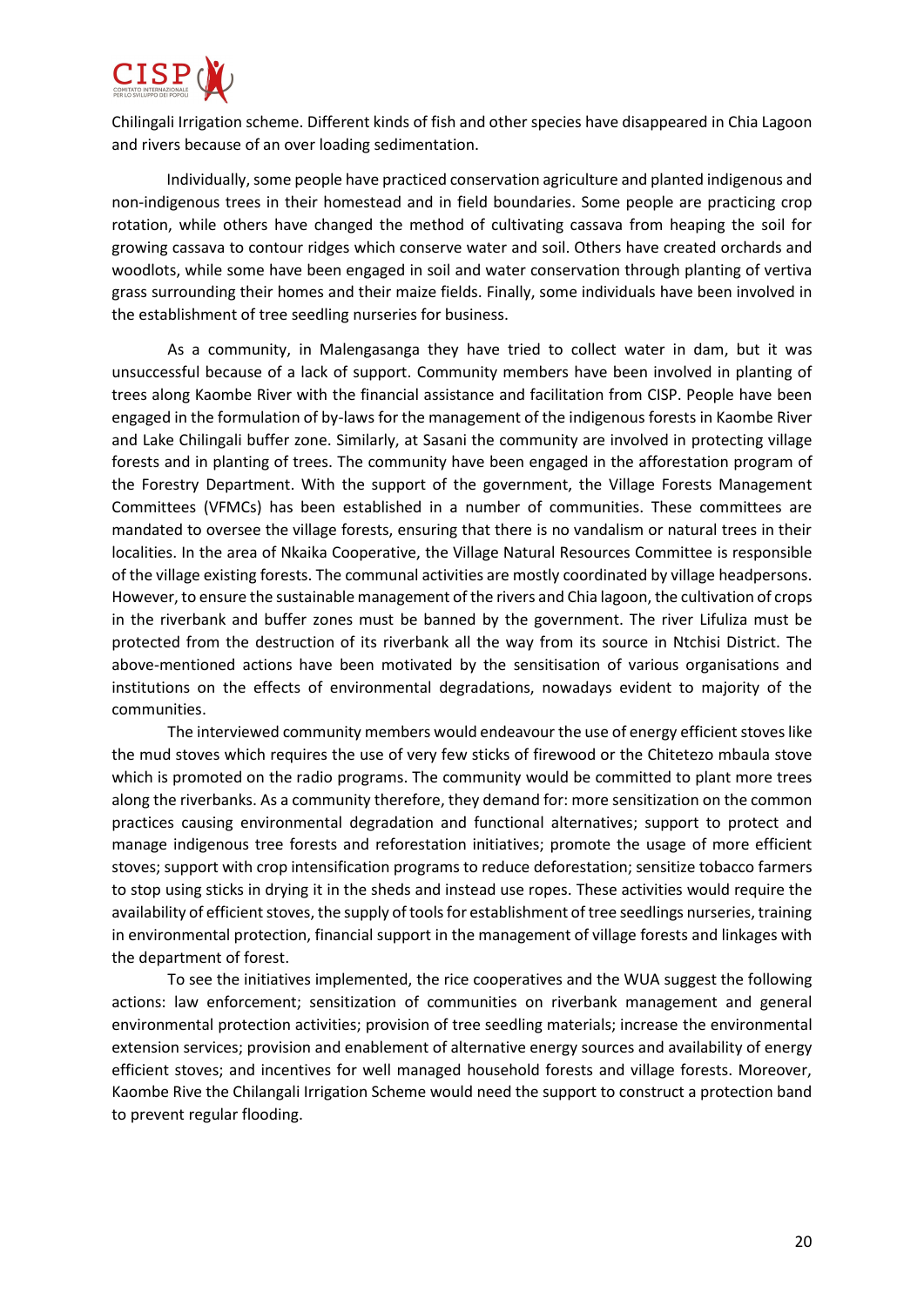

<span id="page-20-0"></span>

Karonga District occupies an area of 3,355  $km^2$  and has a population of 365,028 (Malawi National Statistics Office, 2018<sup>xiv</sup>). Among the 7 Districts of the Northern Region of Malawi, Karonga District borders Tanzania to the North and Lake Malawi. Karonga District is administratively made up of five Traditional Authorities (TA) (Kilupula, Mwakaboko, Kyungu, Wasambo, Mwirang'ombe) plus a district headquarter, namely the central township of Karonga Boma. The region has a population of 365,028 people according to the 2018 census of which 176,197 are men and 188,831 are women, with an increasing density, from 77 (2008) to 107 inhabitants per km2. The urban population is 61,609 people, of which 29,920 are men and 31,689 are women while the rural population is 303,419 people of which 146,277 are men and 157,142 are women. Compared to the national annual growth rate from 2008 to 2018 of 2.64% (WB, 2019 $^{xy}$ ), the Karonga rate is 3.2%. The poverty and ultra-poor rate are 57.1% and 22.7%, respectively at national and district level (WB, 2018<sup>xvi</sup>). In 2018, out of a 15-64 year-old population of 190,296 people, the economically inactive persons were 67,155 and the active population was 123,141. Among these latter, 87,139 people were employed and 36,002 were unemployed (Malawi National Statistics Office, 2020)<sup>xvii</sup>. Karonga developed as a commercial centre and entrepôt for local agriculture. The economy is mainly based on rice production along the lake and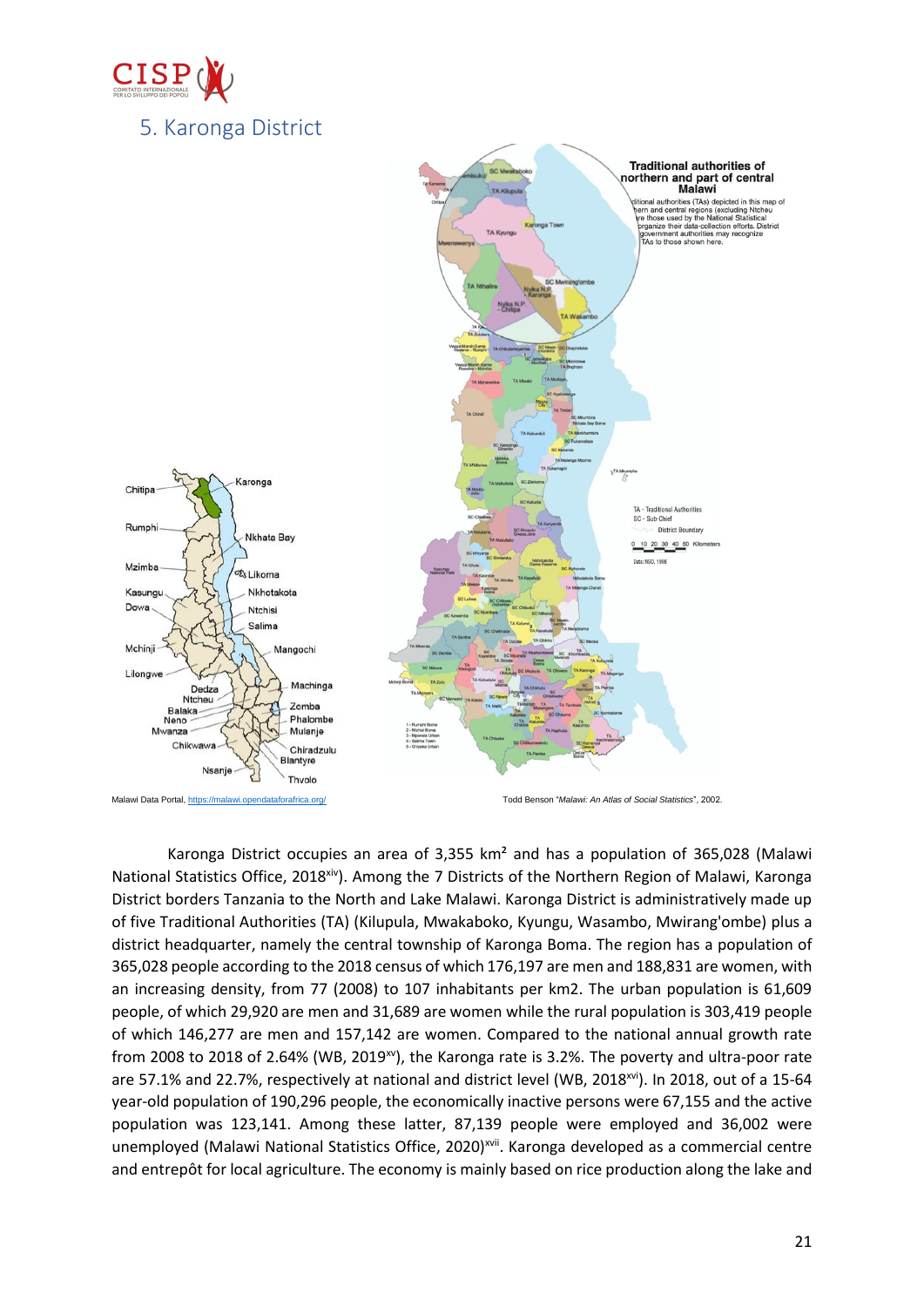

on coffee, maize, beans, fishing, and livestock in the west. The frequent flooding of the North Rukuru river has reached different areas of Karonga causing significant losses of property for its community.

#### <span id="page-21-0"></span>5.1 Farming activities

Rice, maize, cassava, groundnuts, sesame, cotton, pigeon peas, tobacco and sweet potatoes are the crops that are grown during the rainy season. Maize, tomatoes and in particular rice are the crops mostly grown during winter (May to October) through the irrigation schemes which are both for consumption and income. Cotton is sold to Agricultural Development and Marketing Corporation (ADMARC), tobacco is sold to auction floors and vendors, while rice, sweet potatoes and cassava are sold to vendors. Some farmers choose to buy seeds from agro-dealers and Lifuwu research station, but others prefer using local seeds. Concerning sweet potato vines and cassava cuttings, farmers use those from their farms. Seeds and other provisions such as pesticides are purchased from Farmers World, Chipiku, Kulima Gold, Chilingali Seed Multipliers (in Nkhotakota) through CISP, International Crops Research Institute for the Semi-Arid Tropics (ICRISAT) and other agro-dealers. The purchase of seeds is quite challenging for the farmers because of the high price of seeds, the availability of certified seeds (seeds might be sold as certified when in fact they are not), and the long distance to reach the research station where they are sold.

#### <span id="page-21-1"></span>5.2 Knowledge and capacity gaps in sustainable agriculture

Community members practice climate sustainable agriculture by planting vetiver grass, making box ridges, crop diversification, planting early maturing varieties and seeds that are resistant to pests and diseases, pot-hole system, using manure and other conservation agriculture techniques. The techniques are acquired through agricultural extension workers, farmer to farmer trainings, meetings, and demonstrations. According to the farmers, these techniques help in maintaining moisture in the soil, avoiding soil erosion and increasing crop production. Indeed, through the pothole system, for example, it is possible to produce crops during droughts, and the use of System of Rice Intensification (SRI) helps to obtain more yields using less inputs. Moreover, through intercropping there is an increase in the production of yields in a small size land, and the use of crop rotation helps to improve the soil fertility.

According to the rice cooperative members, the use of manure and fertilizer is essential to increase production. To protect the environment, rice cooperatives members at individual level are not only practicing SMART agriculture such as spreading manure to their fields, planting vetivar grass, planting early maturing varieties and crop diversification, but also using local methods such as spreading sand to the maize crop to suffocate the army worms, as well as reporting any pests and diseases in their crop fields to agricultural extension workers in their area.

However, by being labor intensive, these techniques are all particularly challenging. In these communities, organizations like CISP, International Crops Research Institute for the Semi-Arid Tropics (ICRISAT), Ministry of Agriculture, Total Landcare, COMSIP, Kulima Miera Project, Lusuwiro, Afikepo nutrition project, and Self Help Africa (SHA) teach innovative agriculture techniques to the community. In addition, there is also National Smallholder Farmers' Association of Malawi (NASFAM) which is working outside the scheme. CISP's work is implemented by visiting farmer clubs, providing trainings and using also notable persons when disseminating the techniques. Lusuwiro uses lead farmers to disseminate the techniques. The other organizations communicate the techniques through community-based facilitators. Most of these organizations are very active from the month of September when preparations for next farming season are in progress. Farmers are interested in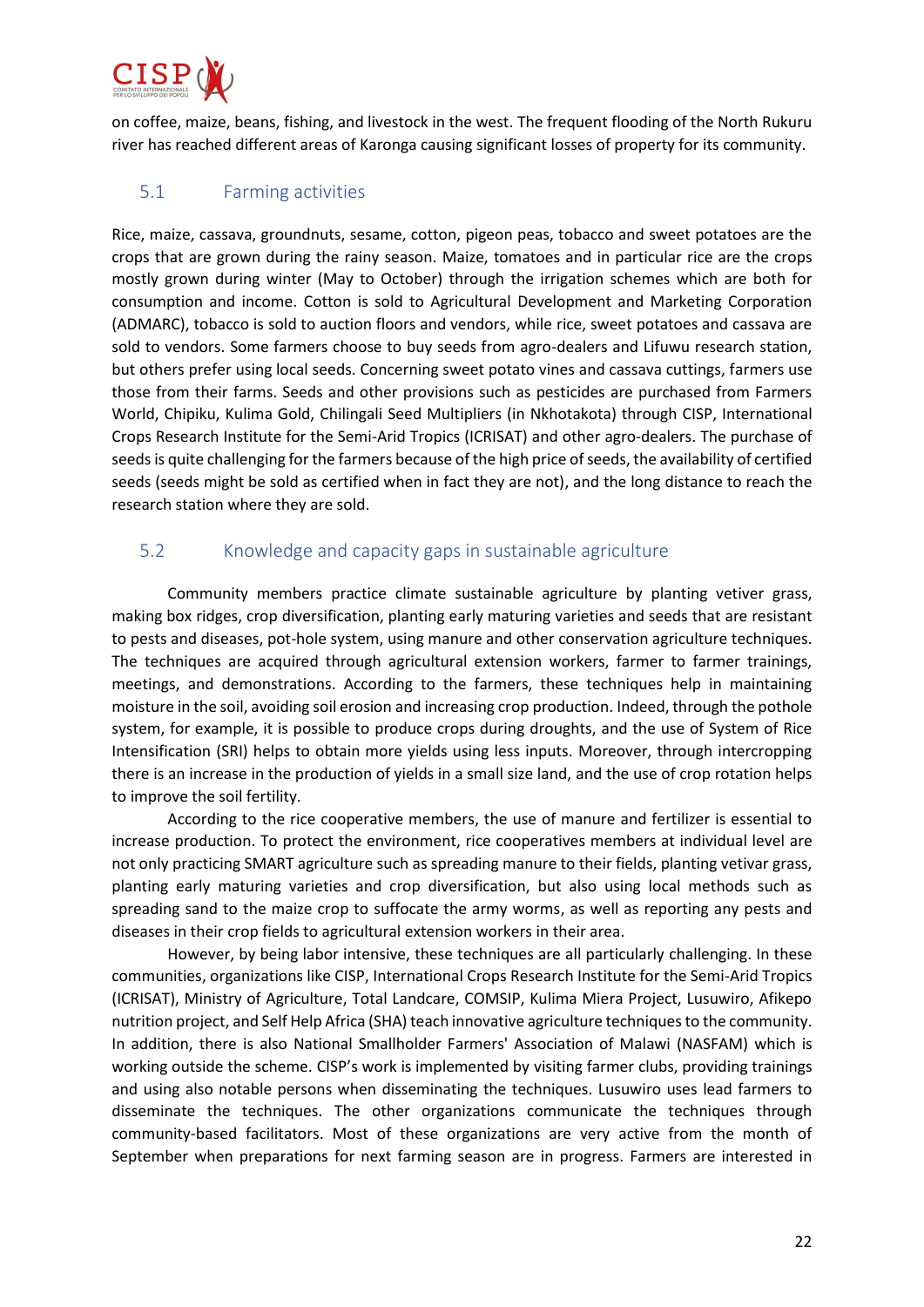

adopting techniques such as making deep trenches, swales, tree nursery production and post-harvest handling.

#### <span id="page-22-0"></span>5.3 Knowledge and capacity gaps in management of income generating activities

The main sources of income in the community are farming, small businesses like beer brewing, charcoal burning, mandasi (banana flitters), and fish selling. Concerning farming, the availability of land and water helps in the growing of different crops and community members have already experienced farming as a business through different trainings from parents, organizations and the Ministry of Agriculture. Another common activity is charcoal burning which does not require additional capital owing to the presence of natural trees that can produce quality charcoal. Community members have also knowledge in fishing industry, available fishing gear and the lake not far from the area. Finally, the beer brewing represents a source of income owing to the availability of customers and community's knowledge of beer brewing.

Community members attended trainings on Systems of Rice Intensification (SRI), Village Saving and Loans Associations (VSLA), Farmer Organization (FO) cycle and Farmer Business Schools (FBS). The FBS have helped the farmers to realize the reason of their cooperative's downfall. Village Saving and Loans Associations, has helped farmers to secure loans for production. Trainings have also supported them to plan in advance their farming activity, to know how much they have invested, the profits gained.

However, community members lack the capacities to better manage their activities. In farming, they are used to sell farm products by using pails as a measure of selling instead of weighing scales which hinder the possibility of making profits. Generally, farmers are facing different challenges, such as: unavailability of capital to increase productivity of rice production; poor roads conditions especially during rainy season; shortage of pure certified seeds to increase production of rice; scarcity of farm equipment like machinery to help in cultivation; crop pests and diseases control; absence of ready markets for crops; lack of trainings in business management /entrepreneurship skills. The sorting out of these challenges would be helpful to improve productivity and income from the activities. Moreover, to better manage their agribusiness activities, farmers require a better maintenance of the intake and canals of the irrigation scheme so that there is adequate supply of water within the irrigation command area, kit for the management of Village Savings and Loan groups (such as Cash Box, Ledger books, etc), and cooperative education for the farmers to understand the purchasing of shares and issues of dividends. The farmers mentioned that availability of tools including ploughs, Agrima, rice harvesters, tractors and sprayers are essential in improving farming activities.

#### <span id="page-22-1"></span>5.4 Rice production

Rice is grown for consumption and income generation. The profits from rice sales are used to pay school fees, build houses, buy farm inputs like fertilizer and others. Rice is grown in both rainy and dry season. In rainy season, they grow Kilombero, faya, Nanyundo, Singa, IET, Pusa, TCG 10, Daud, Diffa, Masungo, Zambia, Mapiko. In dry season, they grow all the mentioned varieties of rice except for Kilombero and Faya. Kilombero requires plenty of water and it takes about 120 days which impede its grown during dry season. The farmers learnt rice growing techniques not only from the System of Rice Intensification (SRI) trainings but also from their parents who learnt them from Chinese that controlled the scheme during the one-party system of government.

Most farmers use recycled local seeds which they preserve after harvesting, while others buy from fellow farmers. Some certified seeds are bought from Lifuwu Research station in Salima, which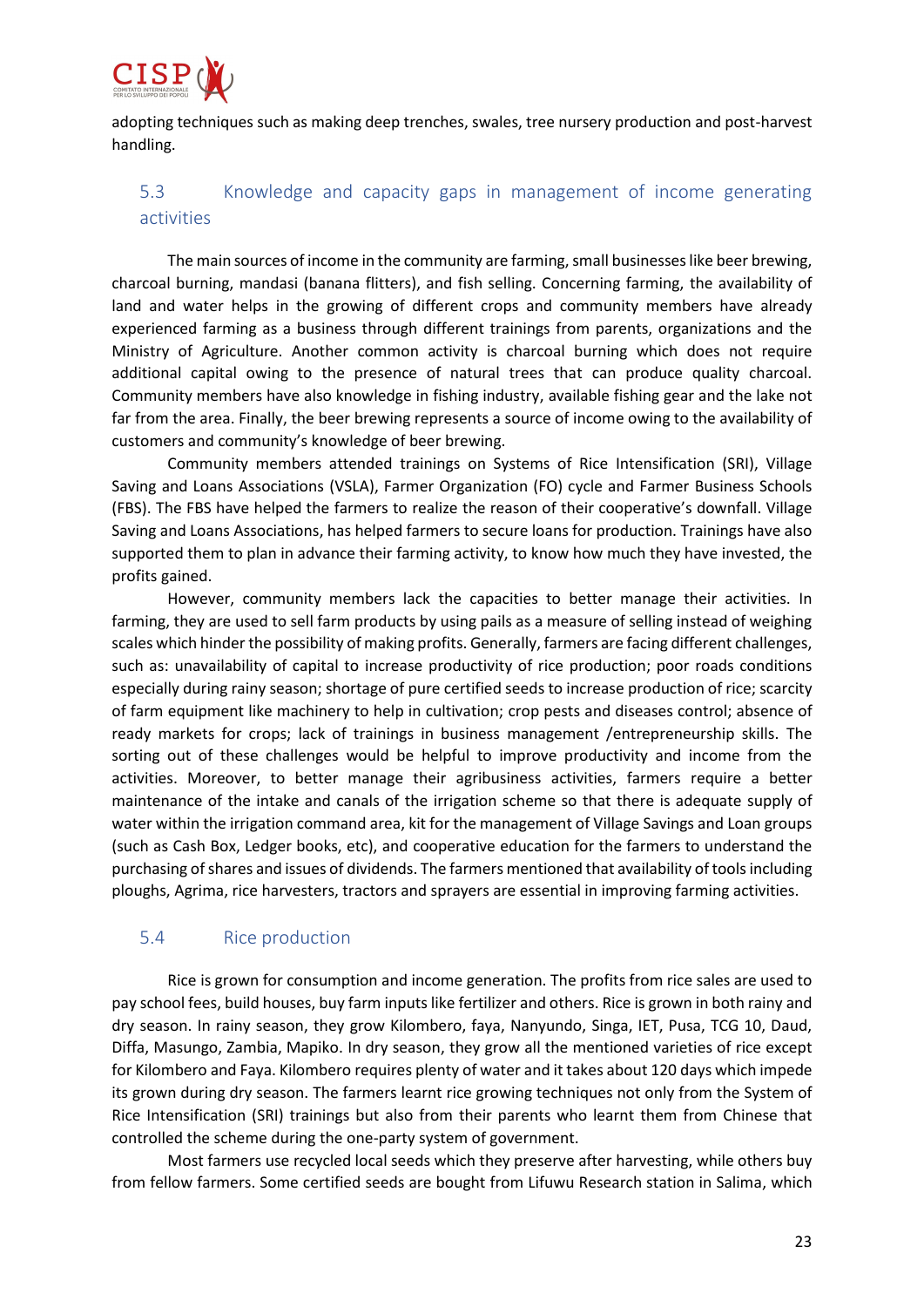

however is hardly reachable because of the long distance. Moreover, the seeds are expensive, of poor quality and not always readily available. Farmers use pesticides and fertilizers in the cultivation of rice which are purchased from Agro dealers, Farmers World, Kulima Gold, Smallholder Farmers Fertilizer Revolving Fund of Malawi (SFFRFM) and Export trading.

The challenges that the rice farmers are facing include frequent outbreaks of pests and diseases that attack the crops; water shortage especially during the dry season; lack of certified seeds, of fertilizers and of machinery like Agrima and tractors to help in cultivation; long distance to research station where certified seeds are sold. Most farmers do not use fertilizer and certified seeds due to high prices which impede farmers to produce rice in large quantities. The only types of machinery that they have ever exploited in rice cultivation are plough and cono weeder that is used for wedding, on which they acquired skills from CISP's training. However, only few farmers are currently using the cono weeder because of inadequate supply of the equipment.

#### <span id="page-23-0"></span>5.5 Use and management of the irrigation system

The irrigation system is used throughout the year both during rainy season and dry season. Through the irrigation system, rice which is grown for consumption and for sell, is cultivated during both seasons. The other crops grown are leafy vegetables and maize. The only available market for these farmers is vendors. The farmers use local seeds which they keep after harvesting, while those who do not have preserved them, buy the seeds from fellow farmers. Certified seeds are expensive, and they are sold in Salima at Lifuwu research station and Hara rice scheme which are not easily reachable owing to the long distance. Moreover, even in the research station, seeds might be difficult to find. Sometimes the seeds take a month or more to be available, thus leading the farmer to plant late. According to the WUA members, it would be preferable if the cooperative was also selling seeds to their members. Given the long distance from Lifuwu, farmers have to rely on International Crops Research Institute for the Semi-Arid Tropics (ICRISAT) and CISP to bring the certified seed closer to them. Seeds are also purchased from other agro-dealers like Chipiku and Farmers world. Farmers use pesticides and fertilizers which they buy from Smallholder Farmers Fertilizer Revolving Fund of Malawi (SSFRFM), agro-dealers, Kulima Gold, Farmers World, Export trading, paramount general dealers. Some farmers from the community buy the pesticides in large quantities in order to sell them to people within the area. On the other hand, some vendors sell the pesticides in exchange of rice during harvesting time.

To better manage the Wowve irrigation scheme, the WUA members were trained by CISP on Farmer Business Schools (FBS), Farmer Organization (FO) cycle, Village Saving and Loans Associations (VSLA), Digital marketing, System of Rice Intensification (SRI). The trainings have been useful because they have improved the social cohesion among the farmers by making them realize the importance of subscribing to farmers organizations (WUA and Cooperative) membership. The training also helped improving the social capital among the Farmer Organizations (FOs). The Farmer Organizations (FOs) are able to procure inputs in bulk and also facilitating loans for its members. However, there are several challenges that WUA is experiencing in the Wowve irrigation scheme. Among these, the siltation at the intake affects the flow of water to the fields. At first, during the reign of late Dr Hastings Kamuzu Banda, the intake was constructed in a meandering way which helped the water to be sieved in the process hence separating the silt and other debris. Then, the scheme was reconstructed without complying with the standards. It should be added that the dam capacity is too small to supply water to all the fields in the scheme. Moreover, deforestation as well as the bad conditions of the canals are impacting on the flow of water to the fields, thus allowing during dry season the cultivation only of a part of the scheme. Furthermore, members are struggling in paying water fee which depends on the size of plot (MKW 6000 per 0.1 hectare), thus affecting the general WUA activities. The WUA is also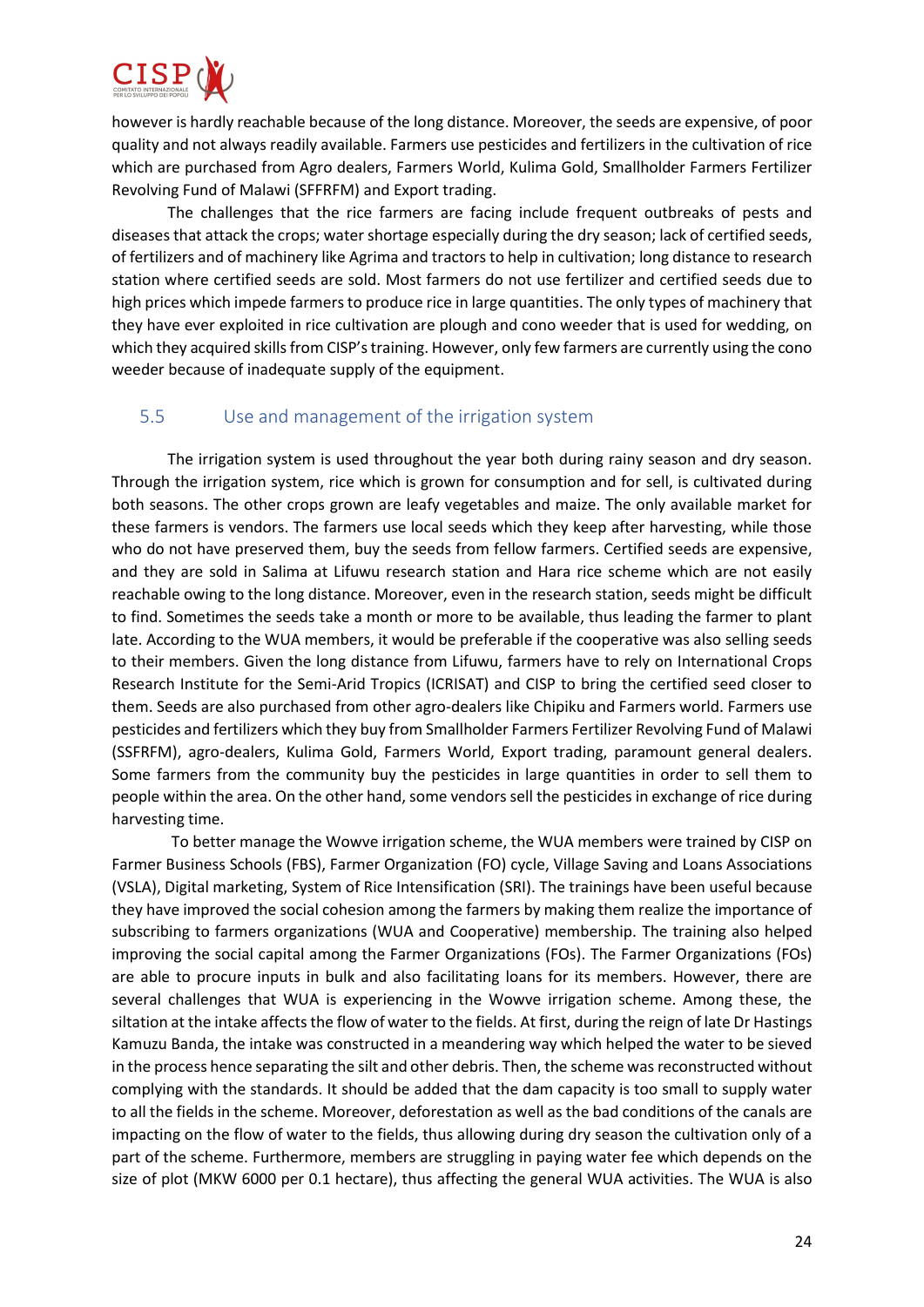

experiencing poor hygiene issues caused by the lack of toilets within the scheme. The lack of rehabilitation of the intake and the canals as well as of a water harvesting dam are challenges that are affecting the efficiency and sustainability of the entire scheme. According to the members, they lack capacity to manage WUA although they were trained in Farmer Organization (FO). When new office bearers for the WUA are elected, they are often not trained. The roles and the responsibilities are often confused within the WUA and some members in the finance committee do not know how to manage the funds of the association.

Capacity building is essential to improve the operation of Wowve WUA, especially in water management. WUA is interested in increasing membership from 1293 to 1500 which can also result in the increase of rice production in the scheme. If WUA has the possibility to enhance the irrigation scheme, it would not only maintain water canals, drainage system and the roads within the scheme, but also construct a warehouse, have an office and a rice mill.

Lufyila scheme benefits from a participatory agreement between the government and Lufyila WUA, which stipulates that maintenance of head works, main canal, roads and some bridges are under the government control. Since WUA has no authority in the maintenance work, any complaint has to be notified to the government through the DADO. The WUA members were trained in water management, leadership, finance management and group dynamics by the Earth Link& Advanced Resources Development (ELARD). Although it did not end positively, the training was very useful because the association was able to conduct renovations of the scheme. In addition to the challenges related to the lack of maintenance of the scheme (i.e. siltation of intakes, scarcity of secondary canals, poor protection bands) the Lufyila irrigation scheme is experiencing also outbreak of rice diseases due to chemicals and of farmers diseases (farmers get sick more often since they are no longer receiving drugs for bilharzia every six months as in the past). In Lufyila, some renovations of the scheme have been made by construction companies which however, worsened its conditions. Indeed, they would necessitate of an irrigation engineer to help them. As in the case of Wowve WUA, members need not only extra funding to renovate the scheme, but also capacity building skills to enhance the management of responsibilities and funds within the association. In order to improve the irrigation scheme, with financial support the WUA would continue the maintenance work from secondary to tertiary canals, plant trees at the intake, plant vertiver grass to avoid soil erosion, and advise framers to plant with the first rains.

#### <span id="page-24-0"></span>5.6 Rice marketing

The TBC rice cooperative is unable to aggregate all the rice produced because of lack of competences and finances. Indeed, the cooperative members confirmed the possibility of aggregating the harvest after a training on cooperative management. However, most of the rice is sold by the single farmers according to her/his own strategy taking into account the lack of a reliable market and of capital for the cooperative. Indeed, one of the major challenges for the cooperatives is the scarcity of a reliable market. In the past, they were used to sell the rice produced to local vendors, but this no longer happens. They were also used to sell the rice to a certain company in Lilongwe but the relationship with the buyer was discontinue and despite a formal agreement there was lack of trust. When they were used to sell the product to the company in Lilongwe, the cooperative itself had to hire a vehicle to carry the rice to Lilongwe and to incur all related the costs. Most cooperatives in Karonga sell rice nationally, mostly in Lilongwe and Mzuzu. Cooperatives have often informal/ verbal agreements with the buyers which are mostly middlemen/ vendors. To find potential buyers, they make advertisement on the radio or use digital marketing through smart phone and market committees. Digital marketing, which is fast, cheap and easily exploited to find customers, was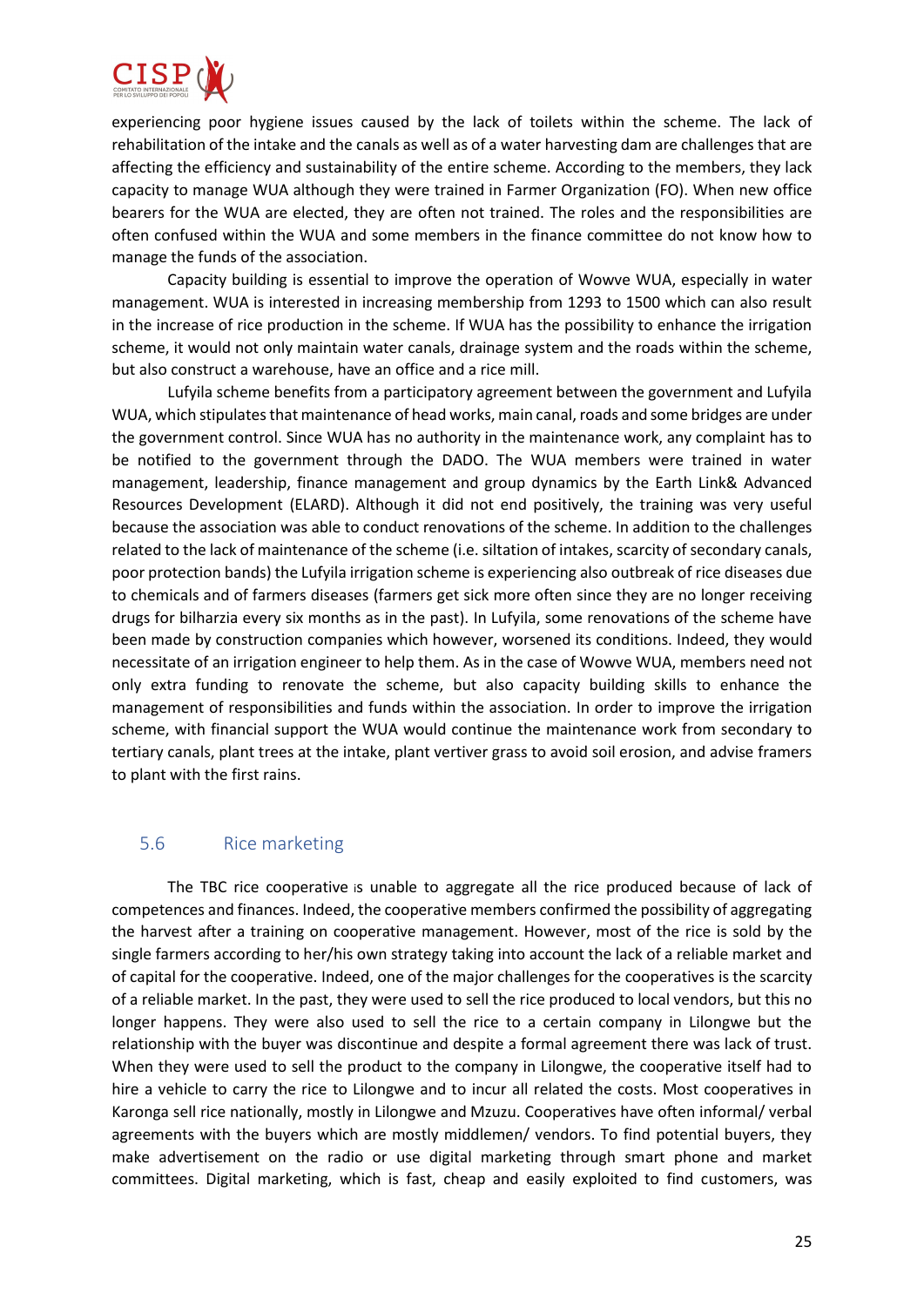

introduced by GIZ. However, it requires the use of smart phones or computers which are relatively expensive as compared to other mobile phones. Moreover, digital marketing requires data bundles, a good internet network to communicate with possible customers, and a lot of time. Through the Facebook page, they are in contact with Lymbe Rice Cooperative that they met in person to discuss market issues, and other 5 groups with which they have agreed to sell them rice since they do not have a rice mill. As a matter of fact, at the present time, they do not have many additional Facebook friends because they do not have rice to advertise on the page. The administrator together with the marketing committee is the one who posts on Facebook the information of rice stock. At present, only 7 posts have been shared. The current cooperative executive committee requires digital marketing training in order to appreciate the importance of it. The training should also include a review of Facebook page management with the administrator. Finally, in order to improve the marketing of the rice, they need an available market and a deeper awareness about who are the potential customers, where are they and what is the price that the buyers may be willing to pay.

### <span id="page-25-0"></span>5.7 Community association's leadership

The Field Assessment also analysed the role of women in the management of the cooperatives and Water User Associations (WUA).

In Lufyila cooperative there are women in the executive committee and subcommittee. In particular, there are 3 women in the executive committee out of 10 members, which include the Secretary, the Treasurer and a committee member. In Wowve cooperative, there are 3 women out of 9 members of the executive committee, including the Treasurer. Therefore, 40% of cooperative executive committee and sub-committee members are women. According to the respondents, having more women farmers' representatives in the cooperatives would enhance effectiveness and trustworthy. Women farmers interact more easily than with male counterparts. Moreover, women involvement helps households to be food secure since women are the ones who preserve food for consumption and save crops for sale. Women play a key role in ensuring transparency and accountability in all the activities in which money is involved. Finally, they are quicker than men in fulfilling tasks, therefore most of the activities would be accomplished without delays.

Traditional leaders, young men, women, and members attend the general assembly within which representatives are elected. Representatives are voted by fellow farmers at the general assembly conducted every 3 years. In Wowve, each farmer can be in the executive committee for maximum 2 terms, and the term end may be anticipated in case of conflict.

Concerning the WUAs, there are 4 women representatives out of 17 in Lufyila, while in Wowve there are 4 women out of 18 executive members. In Lufyila, the executive committee is elected for 4 years, but the non-performer representatives might be removed earlier. The committee is elected by the traditional leaders. In the past, during the elections, aspirants used to bribe people with alcohol and other products to vote for them. This causing chaos. Now, the scheme is under 5 Group Village Headmen controlling 18 villages. During the elections, the traditional leaders are asked to provide names of persons from his area who would be in the committee. In Wowve, the executive members are supposed to serve for a maximum of 3 years, with the possibility of being replaced before the end of the term. Having women representatives in the association helps not only to support fellow women within the association but also to ensure a gender balance in the sub committees. Whenever the association receive visits, women are the ones who would prepare food, organize the logistics and welcome the visitors with songs. For the WUAs, it would be an advantage to have a higher women involvement to help persuading their fellow members to contribute to water fees and ensure accountability and transparency of the executive committee. Women involvement would motivate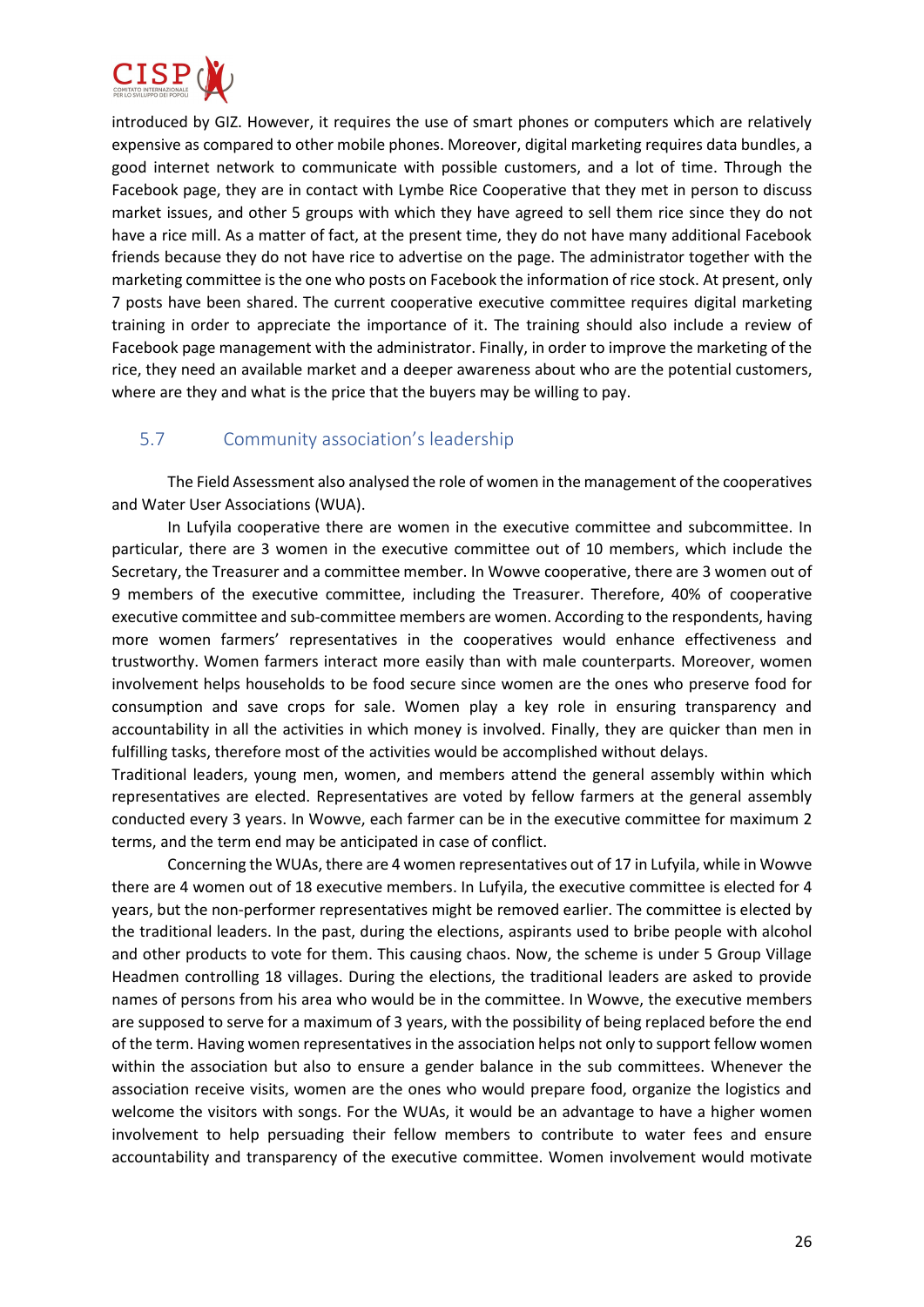

other women in farmer's clubs and groupsto join the rice scheme, actively participating by giving their opinion and proposing new ideas and guarantying justice in the WUA court.

#### <span id="page-26-0"></span>5.8 Management of weather forecast information and disaster alerts

The Assessment explored if and how community members get climate history, weather forecasts and disaster alerts and how they use this information. The decision of when to plant but also which type or varieties of rice and other crops depends on the availability of rainfall and of water in the scheme during the dry season. Clearly, also the availability of working capital is a factor that is considered.

According to community members, they have access to whether information and forecast through daily radio programs and/or weekly basis visits from agricultural extension workers and National Smallholder Farmers' Association of Malawi (NASFAM). Agricultural extension workers and National Smallholder Farmers' Association of Malawi (NASFAM) visit their communities to recommend to them about when and what kind of crops is better to plant in the season. The Ministry of Agriculture provide information about the amount of rain in the area, as well as the suitable varieties and agriculture practices such as preferred manure to be implemented in the area. National Smallholder Farmers' Association of Malawi (NASFAM) provide information about the preferred rice verities at the market as well as the best agriculture practices. Finally, Village Civil Protection Committee (VCPC) contributes with recommendations about early maturing varieties, time to plant and crop diversification practices. All the institutions endorse the grown of early maturing varieties and crop diversification. This information helps them to make informed decision in their farming plans. On the local radio station (Tumtufye) the information is spread during weather bulletin and even during other climate change focused programmes. Funeral ceremonies and village meetings represent also moment for disseminating information. It is indeed important that the lead farmers are notified about weather information so as to discuss about it during every meeting.

In this area people have access to historical weather data at the Extension Planning Area (EPA) but most of the farmers prefer not to use it. However, those farmers who monitor Extension Planning Area data, find the information very useful since it helps to know the type of crops and varieties to plant in that season. In the past 2 years (2018/19 and 2019/20 growing seasons) the area experienced both drought and floods. About the expected drought experienced in 2019/2020, people were informed in advance by the Village Civil Protection Committee (VCPC) and the Ministry of Agriculture through meetings and radio programs. People were advised to plant early maturing varieties to cope up with the drought. During period of flooding, they were advised to cultivate on higher areas, to grow early maturing varieties, to plant crops like tomatoes and sweet potatoes that would have resisted the floods, and to construct ridges and planting reeds in swampy areas. The information clearly indicated that people living along rivers or lower areas should move to higher areas. Despite the disaster alert information, people refused to move in the long term, but temporarily evacuated to evacuation centres in times of floods, to then go back to lower areas right after. To cope with the floods, orphans, elderly, and those who are particularly affected by floods received food aid, cash (K23000 per household), mosquito nets and pails. Red Cross Society distributed mosquito nets, World Food programme distributed maize and the government through the WFP distributed cash. According to the community members, it is useful for them to receive weather alerts so as to plan the type of crops and varieties to plant or to move to upland areas. Other people, despite the alerts, opt not to move because they rely on the help provided by organizations such as Red Cross and WFP after the disaster. The community members need to be trained on how to deal with natural disasters, especially floods as such training would prepare people differently, by planning seeds and varieties of crops to grow or the size or type of the land to cultivate.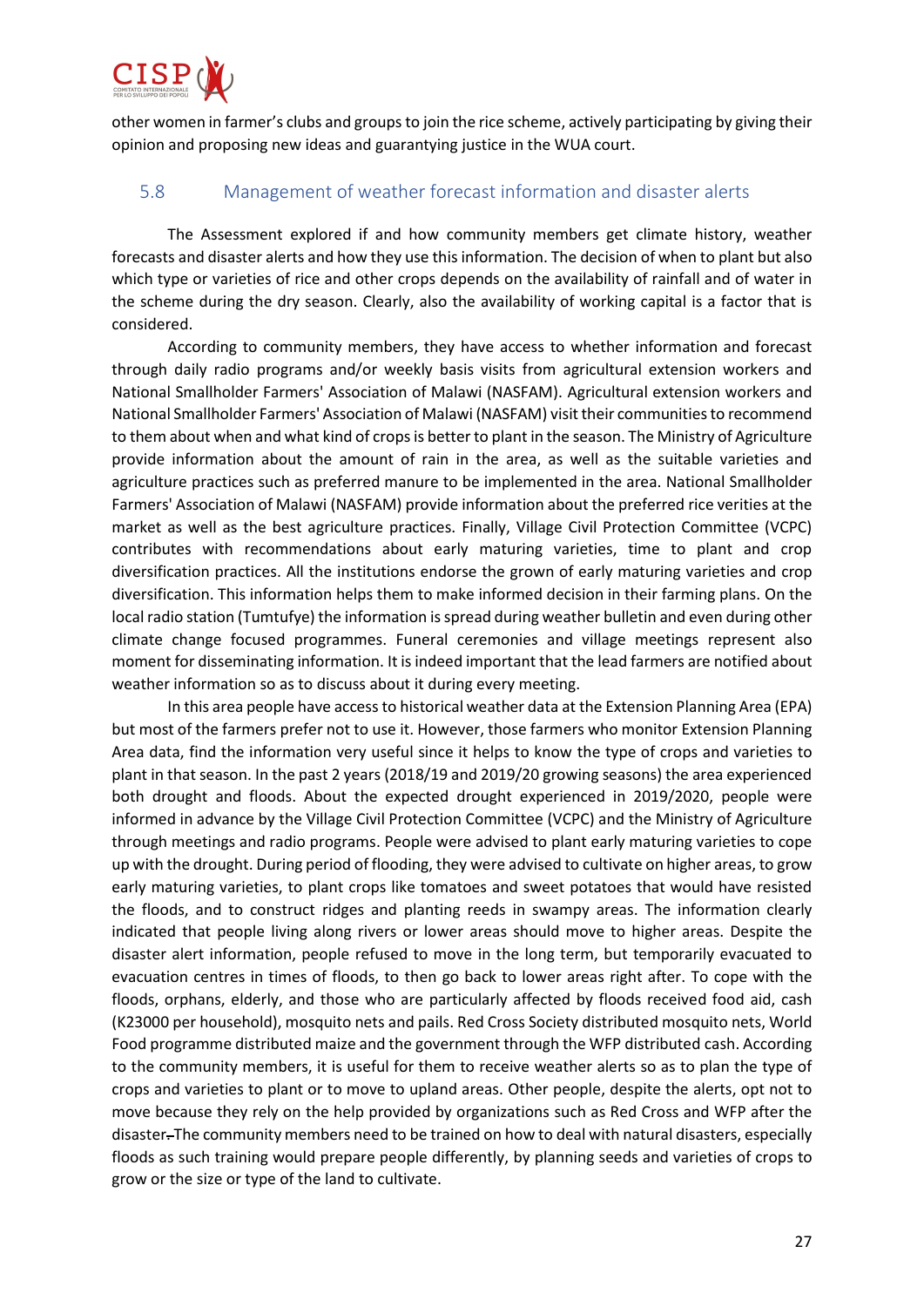

The Vulnerability Assessment Committee (VAC) is active only in one area (Wowve) and passive in the other area (Lufyila). The Vulnerability Assessment Committee (VAC) in Lufyila does not provide any updates or collect data. On the other hand, the Village Civil Protection Committee (VCPC) activities are similar to those that VAC is supposed to implement. Communities still get information from DoDMA through Village Civil Protection Committee (VCPC). The Wowve VAC is composed of 5 females and 5 males elected with the support of traditional leaders and Area Development Committee by members of the community. Those elected are literate, with good behaviour and enthusiastic. The committee notifies the government on challenges being faced in the community. They also provide data on orphans and vulnerable groups that are in the community. The Vulnerability Assessment Committee was established by the Red Cross Society together with Self Help but does not receive support from any organization. The Police just assist the committee by providing it with some information related to its activities. The VAC submits monthly reports to the District Agricultural Development Officer (DADO). The Vulnerability Assessment Committee provides updates to the community by disseminating weather information through the Tuntufye community radio on a regular basis. The updates are useful because they alert the community members to be prepared of natural disasters and to make plans. However, it lacks work materials such as work suits, gum boots, transportation to move to rain gauge and river gauge spot or during night, life jackets that they use to rescue drown people, and smart phones used to rapidly send information to community radio.

Department of Disaster Management Affairs (DoDMA), district office is responsible for coordinating, developing, and implementing disaster risk management (DRM) programmes, contingency, response, and evacuation plans. DoDMA also controls the disaster management information system, the identification of priorities in disaster risk management measures, beneficiaries, volunteers at local level, programs budget. The DoDMA collects information about seasonal rains, food situation, water level in order to share them through community meetings, WhatsApp group messages and emails to District, Area and Village Civil Protection Committees. These committees have then the role to timely disseminate such information to the community members. The DoDMA uses online platforms to disseminate information about disaster risk management (historical profile, impacts, preparedness, response and recovery measures) from the Central (Country) level to the district Level. DoDMA District officers translate the information and use usual means such as emails and Bulletin to pass the information to Extension Planning Areas (EPAs) who passes the information to the communities through meetings. The internet platforms used at Country level included: Malawi spatial data platform (MASDAP), licensed by Geographical survey, which through an entry code nets for an area and provides the map of the area; Disaster Risk Management Information Management System. At district level, the Disaster Risk Reductionexperts are responsible for proper planning, consultations, referrals, and weather and climate data interpretation. DoDMA collaborates also with the Malawi Vulnerability Assessments Committee (MVAC), which is a national committee comprising of government departments, UN agencies, NGOs, Civil Society organization, Academia which conducts assessments across the country and share findings and recommendations for implementation. The districts implement then the Malawi Vulnerability Assessments Committee humanitarian programs.

According to DoDMA, the best way to improve its alerting system so as to reach and prepare better the community to any upcoming disaster, is to strengthen early warning and capacity building of area, villages civil protection committees and other early warning teams, as well as to procure and distribute early warning materials to community structures.

Through the UNDP-funded M-CLIMES project (Saving Lives and Protecting Agriculture Based Livelihoods in Malawi: Scaling Up the Use of Modernized Climate Information and Early Warning Systems), the Department of Climate Change and Meteorological Services (DCCMS) is working in agriculture, climate resilient crops, community engagement and use of climate data at community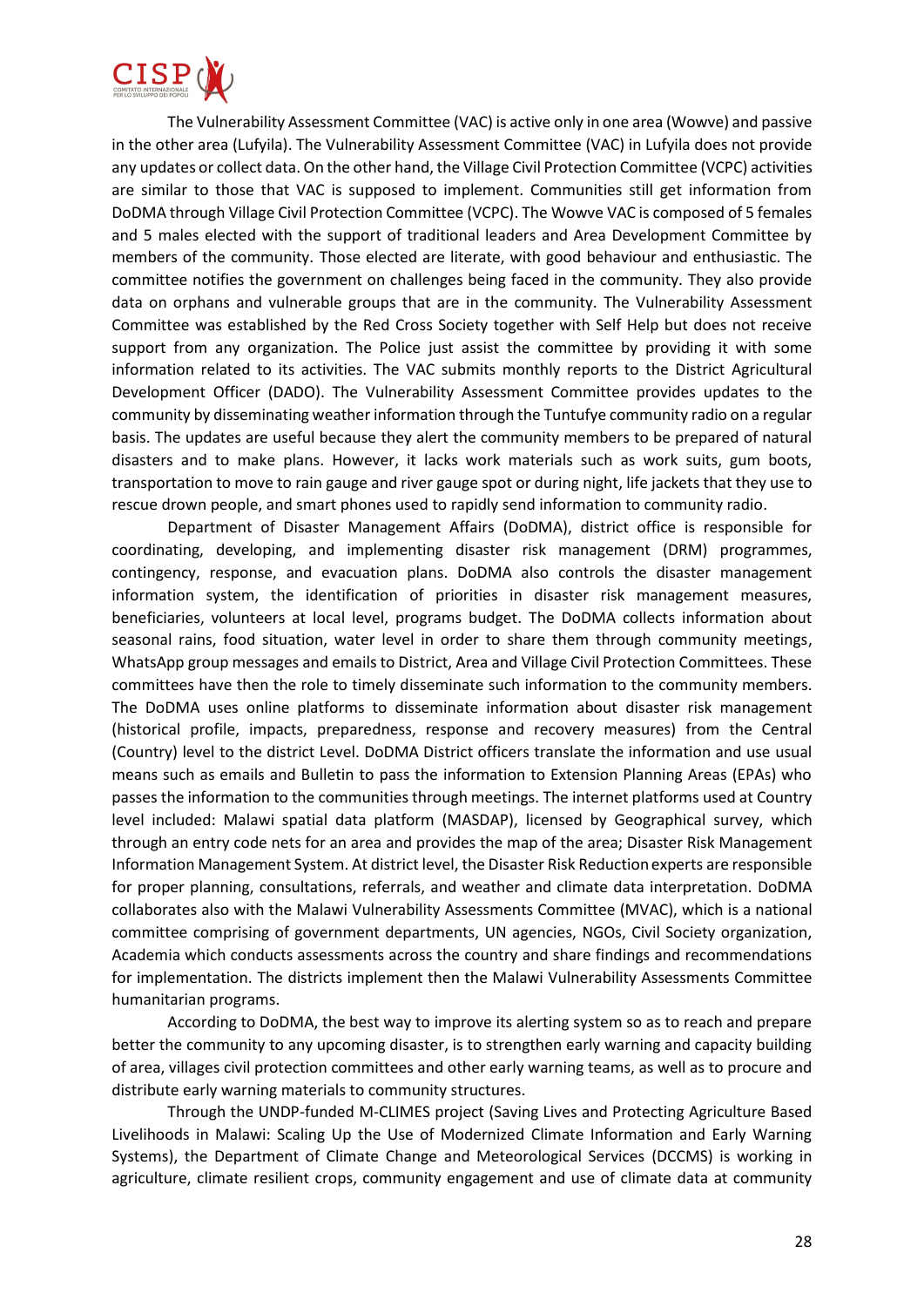

level. This is done in collaboration with the Department of Agricultural Extension Services, in various areas, including Karonga, using the PICSA manual of the University of Reading. This was a program introduced by the government with funding from UNDP. The aim is to integrate the meteorological services with agricultural activities. Through the program, the District Agriculture Development Officer (DADO) collaborates with the Department of Climate Change and Meteorological Services (DCCMS) to gather data, analyze and pass the information to government sectors and NGOs involved in crop production. The District Agriculture Development Office (DADO) passes the information and messages or material pertaining to climate and weather forecasts to the Extension Planning Area (EPA). Once materials and information reach EPA, extension officers form groups among farmers and through lead farmers communicate with community. The activities include training of lead farmers on climate and weather issues related to agriculture, interpreting climate /weather information to community. The lead farmers then not only pass the message and discuss with local farmers in their locality but also collect data on weather in their area and report it to extension workers who then pass further. Extension officers assist farmers to plan crop production with reference to the climate/weather forecast. There used to be a center at the district where farmers watch weather pattern and other climate/weather related issues through a TV set. However, the service is not functioning due to lack of resources and it has been integrated into another program, namely Participatory Integrated Climate Services for Agriculture (PICSA). The District Climate Information Centers works according to a specific approach. Each Extension Planning Area (EPA) acts a Climate Information Center in that area. Extension workers collaborate with lead farmers who were trained and registered in WhatsApp group. EPA has equipment through which DCCMS sent information and messages. Every EPA set rain gauge in selected area/zones to capture data on rain fall and/or river gauge to trace water level and runoff. Formed clubs and trained farmers use then their phones to send messaged to EPA. Participatory Integrated Climate Services for Agriculture (PICSA) teaches farmers to use climate information to make decisions on crop production in a particular season. Indeed, it forms farmer clubs in the community, trains lead farmers to get familiar with climate /weather literature for them to lead others (climate warning systems, weather forecasts, early warning systems etc.), encourages farmers on preparation and use of farming tools (e.g. seasonal calendar, food calendar resource maps, crops planning), and organize awareness campaigns on risk mitigation strategies including COVID-19. Participatory Integrated Climate Services for Agriculture (PICSA) is run as a project by NASFAM involving government agriculture department and DCCMS in Karonga. On a larger scale it integrated activities in the former M-CLIMES and added more like crop production, farming as business, nutrition, home economics and income generating activities. PICSA is operating in 6 EPAs across Karonga i.e. Kaporo North EPA; Kaporo South EPA; Mpata EPA; Lupembe EPA; Nyungwe EPA and Vinthukutu EPA. PICSA as a pilot project is expected to end in 2022. It will later be handed over to District Agriculture Development Office to adopt and continue. However, PICSA faced some challenges. Indeed, weather forecasts tended to be general and focused on national level rather on a specific area, thus limiting the possibility to make plans. The data analysed in one area is assumed to include information also other areas, which sometimes does not apply. It had inadequate materials for community to gather data on rainfall (e.g. rain gauges and river gauges). Moreover, the weather reports were often difficult to read and understand. There was also incompatibility between weather calendar and other services like inputs/seed availability in some areas. It lacked project monitoring mechanism as field assessments and review meetings. In addition, there was absenteeism during training or meeting with farmers. Finally, it had inadequate equipment to assist in operations (e.g. smart phones, printers and other resources).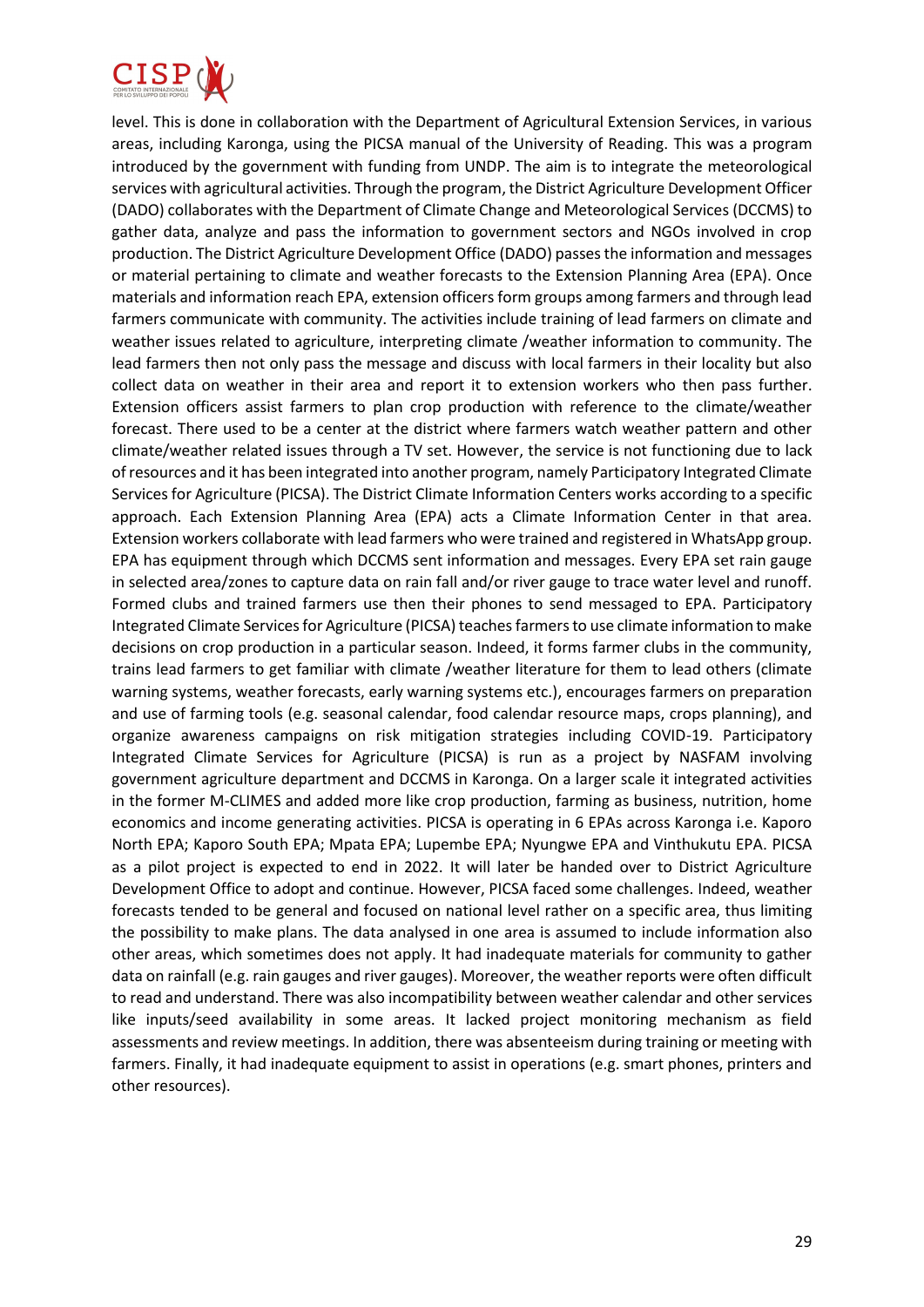## <span id="page-29-0"></span>5.9 Environmental protection

Careless cutting down of trees by charcoal burners, unreliable rains and frequent floods, soil erosion, heavy winds, increase in crop pests and diseases, outbreak of human diseases like COVID-19, are all changes that the community members of the area have witnessed. Clearly, these environmental changes have caused important consequences in community members' life. As a matter of fact, they have been experiencing low crop production, hot temperatures, unreliable rains and the outbreak of pests and diseases.

It should be recalled that people in this area are taking actions both at individual and community level. Everyone, individually, has planted trees and early maturing as well as drought tolerant varieties, and practice crop diversification, and contour ridges. On the other hand, actions such as awareness meetings on the effect of careless cutting down of trees, afforestation programs by having community woodlots, prohibition from cultivating along the river, making by-laws to protect trees are implemented at community level. The actions are taken as a group and being coordinated by a committee that was set for this purpose, including traditional leaders, farmer club leaders and agricultural extension officers. There is no funding, it is just voluntary work. Planting trees, awareness meeting on the effects of deforestation, tree nursery and the setting of a committee (with new bylaws) that will deal with those found burning charcoal, are all actions that the community would do to improve the environment. Clearly, these actions need a concrete endorsement. The government should be supportive and provide those people involved in charcoal burning with business loans so that they can venture into different income generating activities and stop cutting down of trees. Government should subsidize cement so that people can be encouraged to use concrete blocks when constructing buildings instead of burnt bricks, which is also an environmental hazard. For this, a training on how to make the concrete blocks is needed. Finally, capacity building and provisions of business loans through groups are the kind of support that would be needed to implement environmental protection activities.

Concerning the rice cooperatives, due to the environmental degradation they are facing low production, adverse wind, gullies that have developed in the fields, and loss of soil fertility caused by soil erosion. With the guidance of traditional leaders and Village Civil Protection Committees, at community level, they are supporting afforestation programs, planting reeds and elephant grass along the riverbanks, and establishing by-laws to deal with those who are involved in deforestation. There are other measures that they would do as a community including establishing committees at village level to take care of the planted trees, conducting awareness meetings with the community through the Village Civil Protection Committee (VCPC) on the importance of environmental protection, planting tefrosia and other trees to help improving soil fertility, avoiding the use of chemicals in crop fields and encouraging farmers to use manure, encouraging crop diversification, digging deep trenches, and having woodlots both as individuals and as a community making sure that there are firebreaks to avoid bush fires. However, it should be recalled that no funding is provided for these actions or future projects such as bee keeping. Moreover, capacity building in the use of mud stoves in order to use less firewood as well as the construction of a dam for water harvesting and irrigation in the dry season are the kind of support they need.

In addition to the environmental challenges that the community and rice cooperatives are experiencing, the WUA members are facing the increase in the prices of fish and other farm products, damages by debris of head works in the scheme and of protection bands. In the same manner as rice cooperatives, the WUA members are implementing environmental protection activities both at individual and community level. Two years ago, Lufyila WUA employed people to plant trees in the new scheme and it was coordinated by the president of the association, but it was not funded. The WUA need funding so that there can have capacity building, civic education on environmental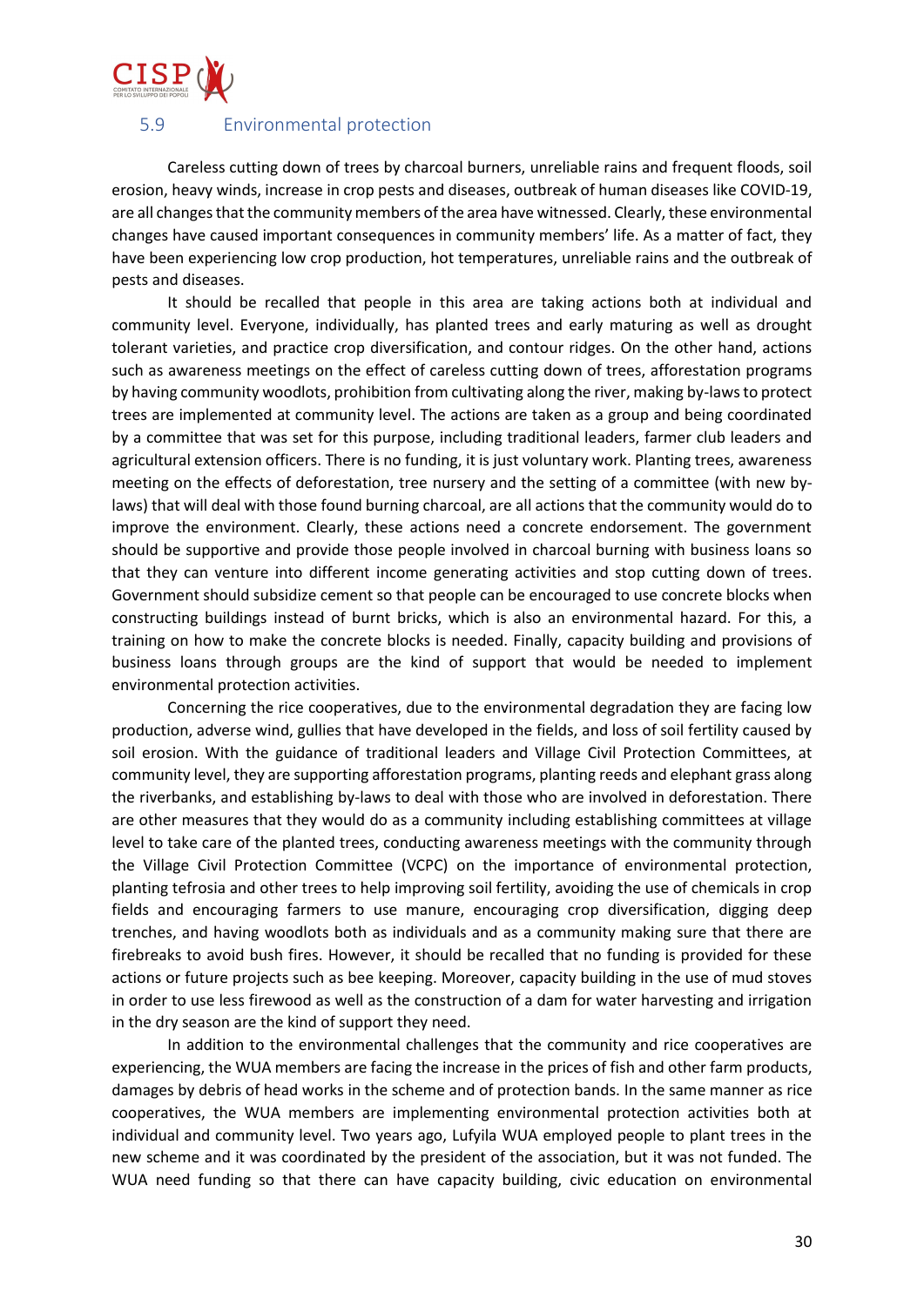

protection (e.g. importance of preserving trees and of avoiding the use of plastic papers), an open day, and materials like wheelbarrows and polythene tubes or seedlings for the woodlot.